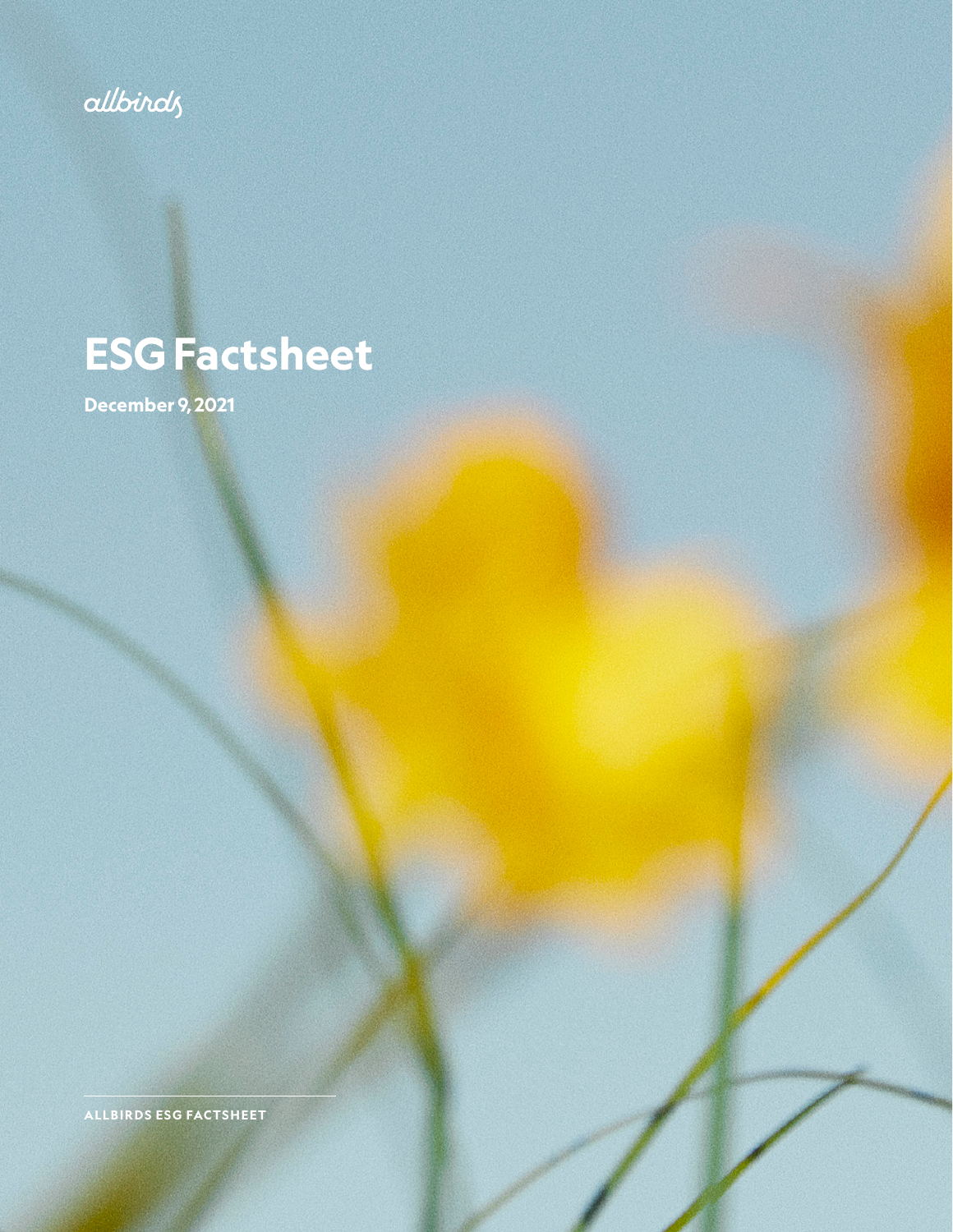## **About this Factsheet**

At Allbirds, we make better things in a better way. We aim to reverse climate change through better business by empowering people to make more conscious decisions for themselves as well as the planet. Through nature, we develop products that people feel good in, and feel good about.

This environmental, social, and governance (ESG) factsheet was designed to accompany our [2020](https://cdn.allbirds.com/image/upload/v1625161698/marketing-pages/Allbirds_Sustainability_Report_2020.pdf)  [Sustainability Report](https://cdn.allbirds.com/image/upload/v1625161698/marketing-pages/Allbirds_Sustainability_Report_2020.pdf), which provides more detail on our sustainability strategy including our goals, commitments, and activities in each focus area. You can also learn more about our sustainability policies and programs [on our website.](https://www.allbirds.ca/pages/sustainable-practices) This factsheet provides data and information on specific disclosures we know are important to investors, analysts, industry groups, and non-governmental organizations (NGOs).

This ESG factsheet is focused on our 2020 fiscal year (FY20) that ended on December 31, 2020, and, in many cases, represents our baseline for ESG data and performance1 . In some areas we have included new policies or practices launched in our 2021 fiscal year (FY21); these are noted accordingly.

The information provided in this factsheet reflects priority ESG topics as determined for our business through a sustainability materiality assessment conducted in FY20 with engagement from executive leaders, employees in our flock, and multiple external stakeholders including our investors, board members, suppliers, and customers.

For the first time, we are reporting against the [Taskforce on Climate-related Financial Disclosures](https://www.fsb-tcfd.org/) (TCFD) framework, <u>Sustainability Accounting Standards Board</u> (SASB) disclosures<sup>2</sup>, and relevant disclosures from the [Global Reporting Initiative](https://www.globalreporting.org/) (GRI) Standards. However, we are not yet satisfying all disclosures in all relevant SASB Standards, or fully reporting in accordance with the GRI Standards. We will continue to build out our reporting in alignment with these standards over time.

*If you have feedback regarding the information provided in this factsheet or our ESG commitments and activities, we would like to hear from you. Please send your comments and suggestions to [sustainability@](mailto:sustainability@allbirds.com) [allbirds.com](mailto:sustainability@allbirds.com).*

<sup>1</sup> All financial information is presented in U.S. dollars.

<sup>2</sup> SASB Apparel, Accessories and Footwear Standard and select disclosures from the SASB eCommerce Standard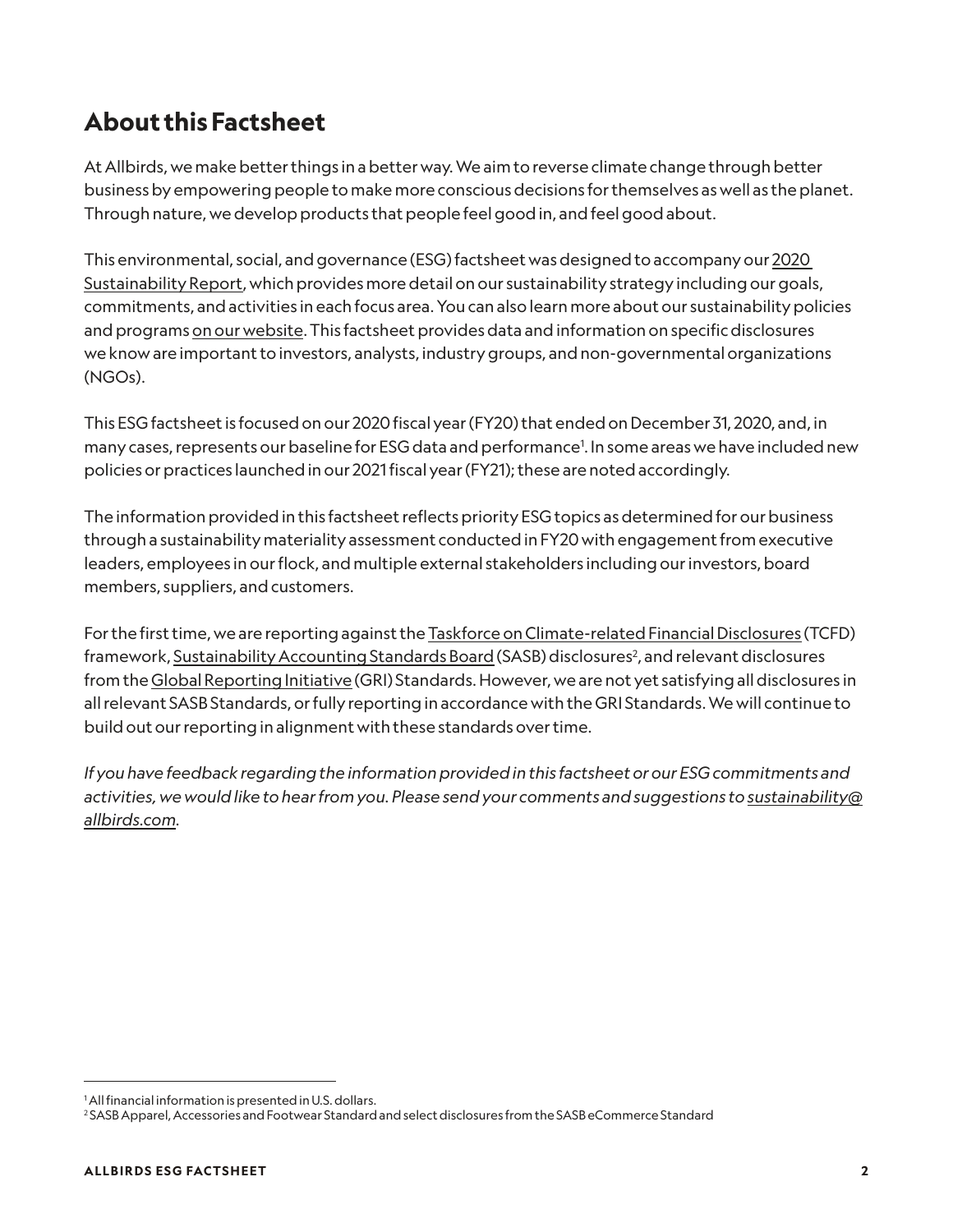#### **FORWARD -LOOKING STATEMENTS**

We have based the forward-looking statements contained in this ESG factsheet primarily on our current expectations and projections about future events and trends that we believe may affect our business, financial condition, and results of operations. Forward-looking statements include all statements that are not purely historical and are often identified by the use of words such as, but not limited to, "anticipate," "believe," "can," "continue," "could," "estimate," "expect," "predict," "intend," "may," "might," "plan," "project," "potential," "seek," "should," "target," "will," "would" and similar expressions or variations intended to identify forward-looking statements. You should not rely on forward-looking statements as predictions of future events. The outcome of the events described in these forward-looking statements is subject to risks and uncertainties. Moreover, we operate in a very competitive and rapidly changing environment and new risks and uncertainties emerge from time to time. The results, events, and circumstances reflected in the forward-looking statements may not be achieved or occur, and actual results, events, or circumstances could differ materially from those described in the forward-looking statements. We disclaim any obligation to update or revise any forward-looking statement based on new information, future events or otherwise, except as required by applicable law.

A discussion of factors that may affect future results is contained in our most recent Quarterly Report on Form 10-Q available at www.sec.gov, including descriptions of the risk factors that may impact us and the forward-looking statements made in this factsheet.

### **Allbirds at a Glance**

Allbirds is a global lifestyle brand that innovates with naturally derived materials to make footwear and apparel products in a better way, while treading lighter on our planet.

We began with three fundamental beliefs about the emerging generation of consumers: first, consumers recognize that climate change is an existential threat to humanity; second, consumers connect their purchase decisions with their impact on the planet, demanding more from businesses; and third, consumers do not want to compromise between looking good, feeling good, and doing good.

Our primary products include lifestyle and performance footwear and clothing, including t-shirts, sweaters, jackets, socks, and undergarments. We sell to customers in the U.S., Canada, EU, UK, New Zealand, Australia, China, Japan, and Korea.

We became a Delaware public benefit corporation (PBC) and earned our **B** Corporation (B Corp) [certification](https://bcorporation.net/) in 2016, codifying our commitment to integrate the social and environmental impacts of our actions into business decisions. We firmly believe that the more sustainable we are, the better our products and business will be. We are proud of the alignment of financial and environmental benefits from our work, and that we can serve as a driving force in a new age of sustainable enterprise.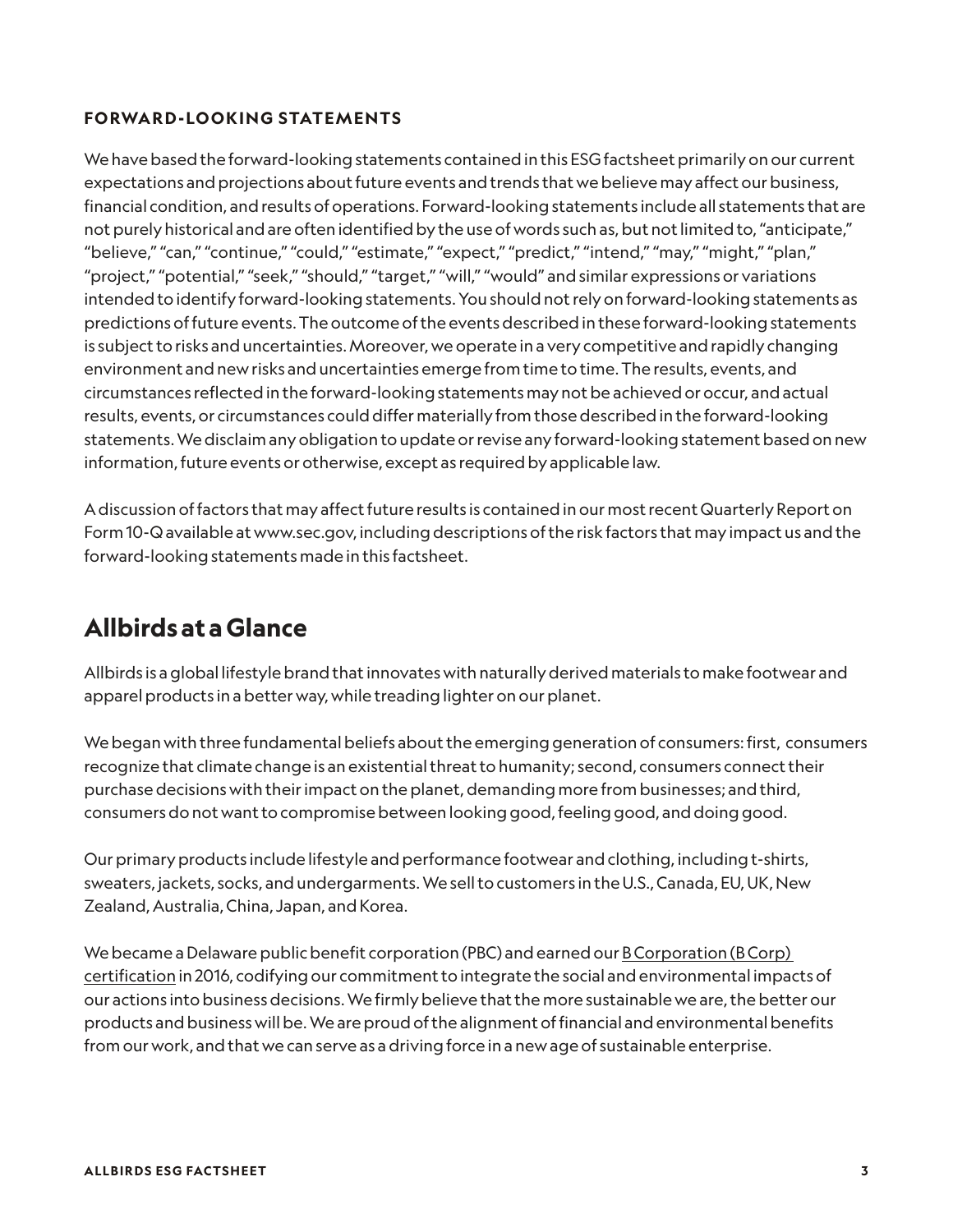| <b>22 Stores in</b><br><b>7 Countries</b><br>As of December 31, 2020                              | <b>\$219.3 million</b><br>In net revenue in FY20                                                                                        | 450 employees<br>in our flock<br>As of December 31, 2020                                                                         |
|---------------------------------------------------------------------------------------------------|-----------------------------------------------------------------------------------------------------------------------------------------|----------------------------------------------------------------------------------------------------------------------------------|
| <b>Consistently</b><br>above 83<br>Our Net Promoter Score<br>since 2019                           | <b>30% less</b><br>The Allbirds average footwear<br>carbon footprint, compared to<br>our estimate of a standard pair<br>of sneakers $3$ | $-53%$<br>Of net sales in FY20 came from<br>repeat customers <sup>4</sup>                                                        |
| Certified<br>Corporation<br><b>Certified B Corp</b><br><b>Since 2016</b>                          | AVA CLIMATE<br><b>Certified Carbon</b><br><b>Neutral business</b><br><b>Since 2019</b>                                                  | 89%<br>In FY20, our digital channel<br>represented 89% of our sales,<br>while stores accounted for the<br>other 11% of our sales |
| Earned top spot in<br>$\Gamma$ and and American control $\Gamma$ and $\Gamma$ the set of $\Gamma$ | 4.5                                                                                                                                     | 92%<br>of our customers say they                                                                                                 |

Forbes' America's Best Startup Employers in 2020

4.5 Glassdoor Score<sup>5</sup>

trust us to deliver reliable information, tools, and advice around sustainability<sup>6</sup>

<sup>3</sup> https://cdn.allbirds.com/image/upload/v1628280054/marketing-pages/Allbirds\_Product\_Carbon\_Footprint\_Methodology.pdf

<sup>4</sup> Repeat customers is defined as customers who have made a prior purchase with us in any period.

<sup>5</sup> Glassdoor score as of May 21, 2021.

<sup>6</sup> According to a survey we conducted of 1,300 U.S. customers in FY20.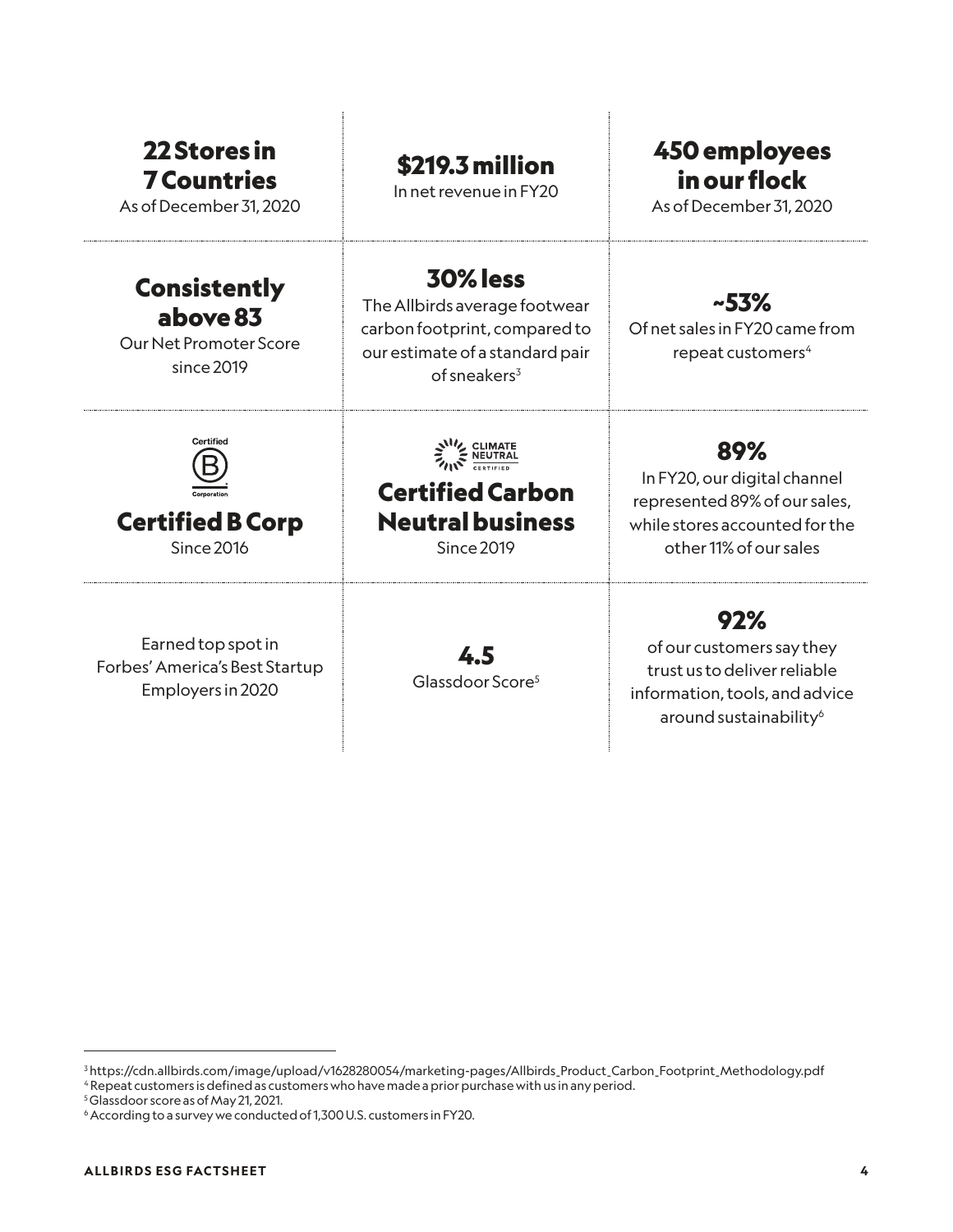## **Task Force on Climate-Related Financial Disclosures**

Allbirds supports the mission of the Task Force on Climate-Related Financial Disclosures (TCFD) to improve and increase reporting of climate-related financial information. We believe our initial TCFD climate-related financial disclosure aligns with the TCFD recommendations, and we intend to continue to refine our strategy and reporting in this framework going forward. In this ESG factsheet, we look at existing governance structures and strategy that fit within the TCFD framework, we note what was done in the previous year (FY20), present year (FY21)7 , and indicate aspirations for the future to make this disclosure more robust.

|    | <b>Description of Disclosure</b>                                                                          | <b>Response</b>                                                                                                                                                                                                                                                                                                                                                     |
|----|-----------------------------------------------------------------------------------------------------------|---------------------------------------------------------------------------------------------------------------------------------------------------------------------------------------------------------------------------------------------------------------------------------------------------------------------------------------------------------------------|
|    |                                                                                                           | Governance: Disclose the organization's governance around climate-related risks and opportunities.                                                                                                                                                                                                                                                                  |
| a. | Describe the board's<br>oversight of climate-related<br>risks and opportunities.                          | Allbirds' Board of Directors considers sustainability risks and<br>opportunities as part of its overall strategic decision-making process.                                                                                                                                                                                                                          |
|    |                                                                                                           | As of FY21, our Sustainability, Nomination, and Corporate<br>Governance Committee (which was formed in connection with our<br>initial public offering (IPO) in FY21) has oversight of ESG topics; both<br>the Committee and the full Board of Directors receive quarterly<br>reports from management on significant sustainability actions, goals,<br>and progress. |
|    |                                                                                                           | Additionally, in FY21, we developed an external Sustainability<br>Advisory Committee to provide a review of our sustainability<br>strategy, progress, and insights into potential business risks and<br>opportunities. The Sustainability Advisory Committee is composed<br>of external ESG leaders who bring diverse experience and industry<br>expertise.         |
|    | b. Describe management's role<br>in assessing and managing<br>climate-related risks and<br>opportunities. | Climate-related initiatives are operationalized through our<br>Sustainability team, which is led by our Head of Sustainability. These<br>initiatives have oversight from our VP of Innovation and Sustainability<br>who reports directly to our co-CEO.                                                                                                             |
|    |                                                                                                           | Our Sustainability team collaborates on an ongoing basis with<br>cross-functional teams to monitor climate-related issues, and<br>promote sustainability initiatives across our value chain, including<br>product development, supply chain sourcing, and broader business<br>operations.                                                                           |

<sup>7</sup> As of December 1, 2021.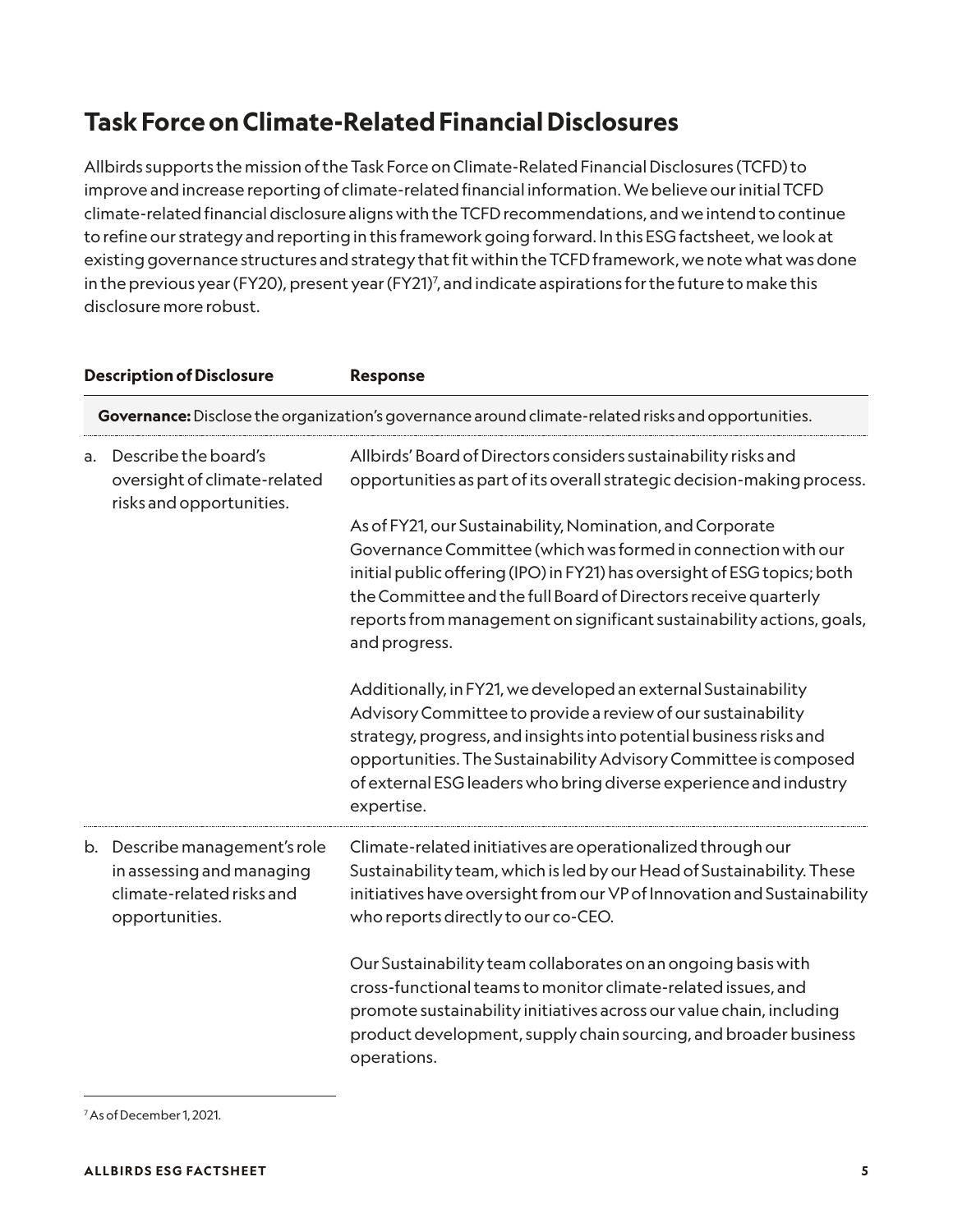|    | <b>Description of Disclosure</b>                                                                                                        | <b>Response</b>                                                                                                                                                                                                                                                                                                                                                                                                                                                                                                                                                                                                                                                                                |
|----|-----------------------------------------------------------------------------------------------------------------------------------------|------------------------------------------------------------------------------------------------------------------------------------------------------------------------------------------------------------------------------------------------------------------------------------------------------------------------------------------------------------------------------------------------------------------------------------------------------------------------------------------------------------------------------------------------------------------------------------------------------------------------------------------------------------------------------------------------|
|    |                                                                                                                                         | On a quarterly basis, data is collected from key business areas to<br>develop a consolidated sustainability scorecard that is shared with<br>our Board of Directors.                                                                                                                                                                                                                                                                                                                                                                                                                                                                                                                           |
|    |                                                                                                                                         | At the end of each fiscal year, the Sustainability team also engages<br>with each business area to collect specific data to prepare the<br>greenhouse gas inventory. This process includes cross-functional and<br>leadership reviews, as well as third-party verification of the data.                                                                                                                                                                                                                                                                                                                                                                                                        |
|    | organization's businesses, strategy, and financial planning.                                                                            | Strategy: Disclose the actual and potential impacts of climate-related risks and opportunities on the                                                                                                                                                                                                                                                                                                                                                                                                                                                                                                                                                                                          |
| a. | Describe the climate-related<br>risks and opportunities the<br>organization has identified<br>over the short, medium, and<br>long term. | According to the Task Force on Climate-related Financial Disclosures'<br>2020 Status Report <sup>8</sup> , when companies choose to disclose on TCFD,<br>only 7% globally fully disclose on the strategy pillar. Allbirds decided<br>to pursue an intensive analysis of climate-related risks in our strategy<br>and our approach to risk management.                                                                                                                                                                                                                                                                                                                                          |
|    |                                                                                                                                         | In FY21, management began the process of identifying, assessing,<br>and quantifying Allbirds' climate-related transition and physical risks,<br>as well as corresponding opportunities, through a hot spot analysis.<br>This assessment was supported by Anthesis, a global sustainability<br>consulting leader, to help us better understand our risk exposure,<br>create a roadmap for scenario analysis and resiliency planning,<br>develop strategies for leveraging opportunities, and meet our<br>reporting and disclosure commitments.                                                                                                                                                  |
|    |                                                                                                                                         | The first step in our climate-risk and opportunity analysis was<br>to conduct climate risk and opportunity workshops with key<br>business areas, including Sustainability & Innovation, Supply Chain,<br>Product Development, Legal, Finance, Workplace, Marketing,<br>Technology, and Retail. These workshops were intended to 1)<br>identify a preliminary list of potential climate-related business risks<br>and opportunities; 2) understand the potential scale of such risk<br>or opportunity should it occur; and 3) identify substantive social,<br>regional, or financial risk and opportunity thresholds that would<br>designate a risk or opportunity as material to our business. |

<sup>8</sup> https://assets.bbhub.io/company/sites/60/2020/09/2020-TCFD\_Status-Report.pdf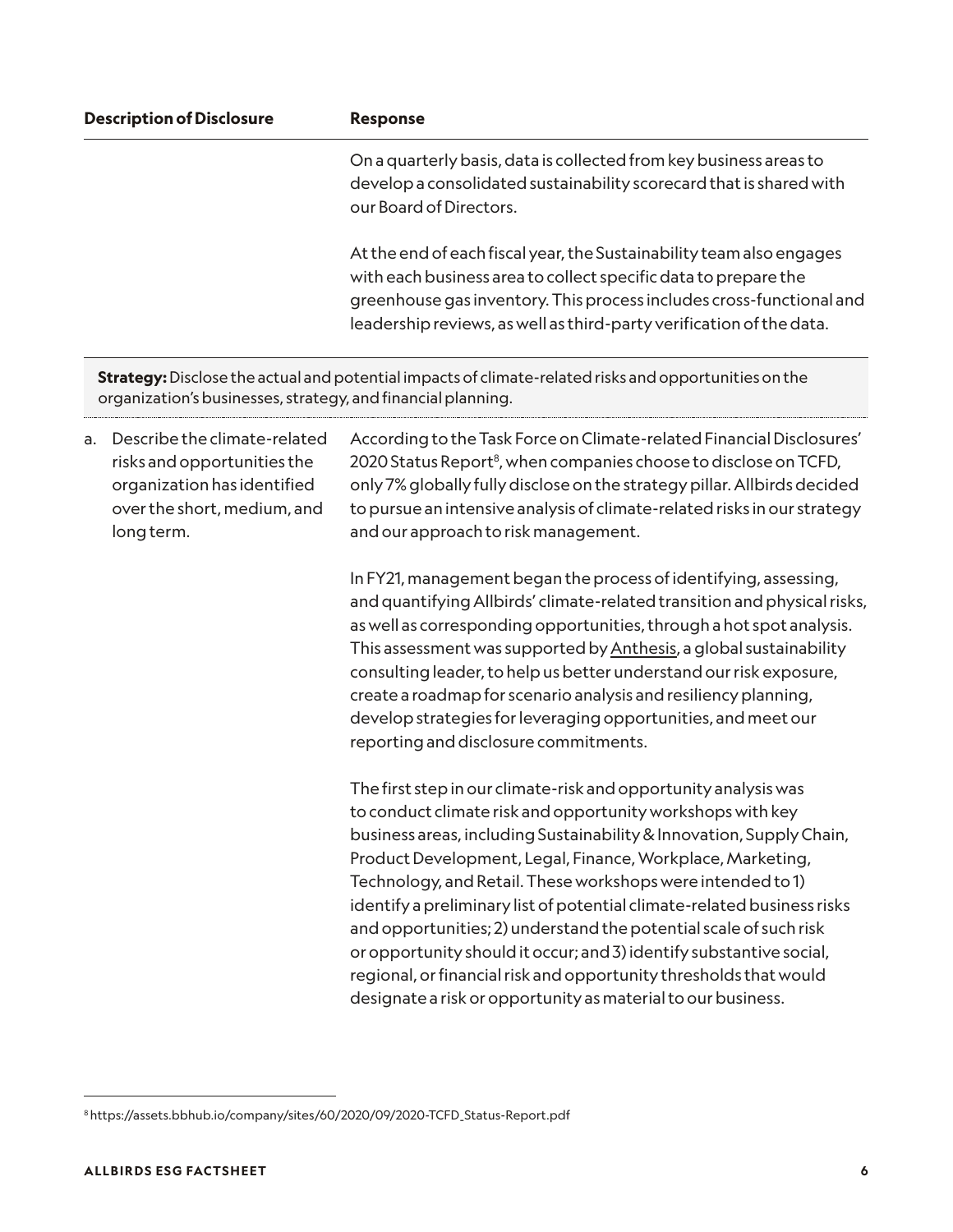| <b>Description of Disclosure</b> | <b>Response</b> |  |  |
|----------------------------------|-----------------|--|--|
|----------------------------------|-----------------|--|--|

Once we had a preliminary list of risks and opportunities, we identified the anticipated effect (the impact that a risk or opportunity will have on that key business area) and vulnerability (any management plans we have to mitigate against those risks or capitalize on those opportunities) to understand the potential scale. The exercise analyzed both effect and vulnerability of transition and physical risks across the short- (5 years), medium- (10 years), and long-term (30 years). At the conclusion of these workshops, we evaluated the effect and vulnerability of each physical and transition risk associated with climate change, which informs the list of risks and opportunities provided below.

The following risks have been identified through the workshops with the key business areas but have not been assessed for their materiality to our business. This will be completed through future scenario analyses.

#### **Risks**

**1. Transition:** the risks associated with the transition to a low-carbon economy over the next decade.

Pricing on GHG emissions

*• It is expected that under the <2°C scenario that the global price of GHG emissions will increase to \$100/tCO2 e. While Allbirds already has an internal price on carbon, it is lower than this expected threshold.*

Energy & fuel price increase

- *• The transition to a lower carbon economy is expected to also bring increased energy & fuel costs that may impact Allbirds.*
- **2. Physical:** the chronic and acute risks associated with the physical impacts in the next 30 years of a changing climate.

With a focus on natural materials and a global supply chain, Allbirds may be impacted by the following physical climate risks:

Increased frequency and severity of extreme weather events

*• Extreme precipitation: Sudden overflow of inland water or rapid accumulation of surface water.*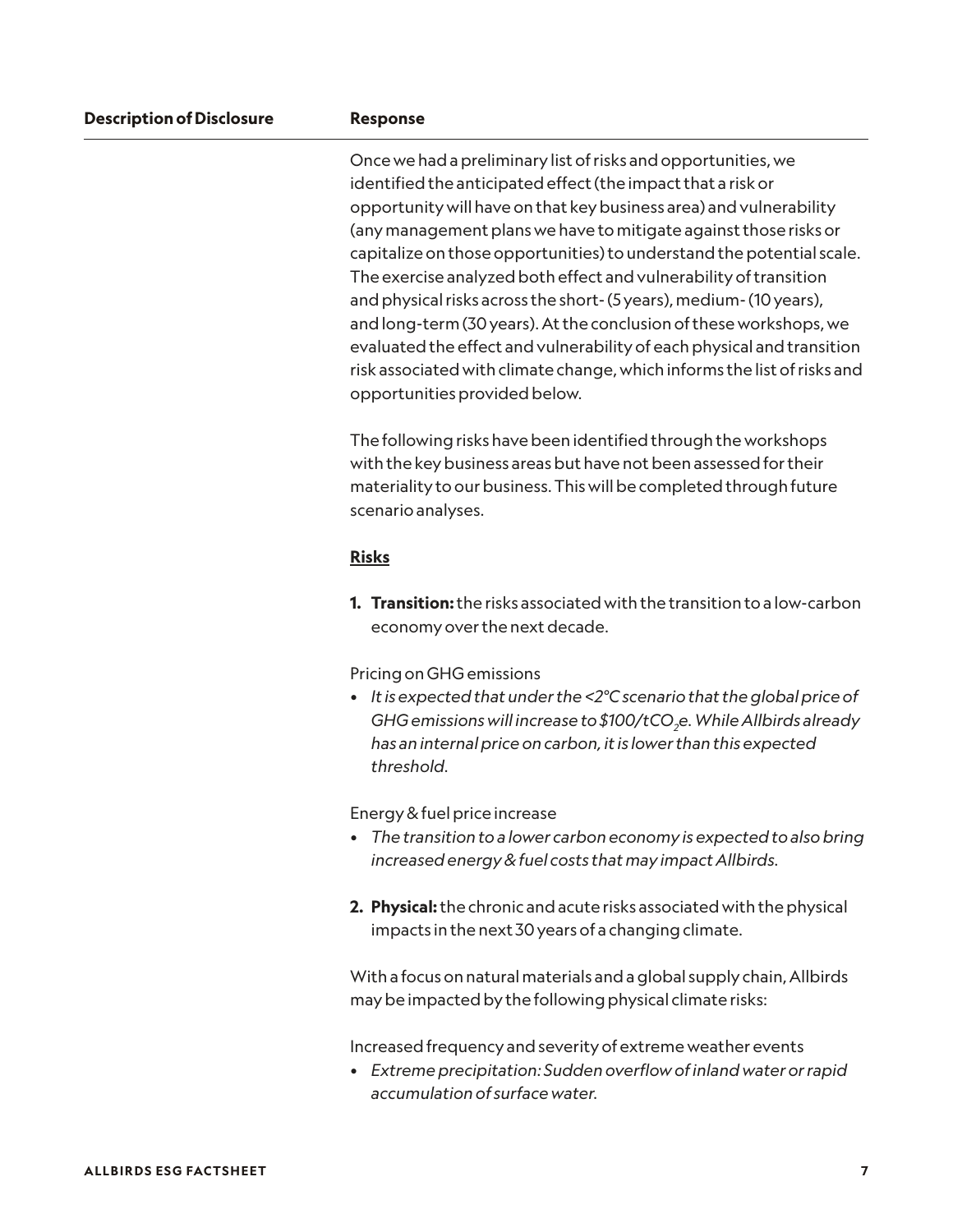| <b>Description of Disclosure</b> | <b>Response</b>                                                                                                                                                                                                                                                                                                                                                                                           |
|----------------------------------|-----------------------------------------------------------------------------------------------------------------------------------------------------------------------------------------------------------------------------------------------------------------------------------------------------------------------------------------------------------------------------------------------------------|
|                                  | Droughts: Decrease in available water due to prolonged period of<br>$\bullet$<br>regional below-average precipitation.                                                                                                                                                                                                                                                                                    |
|                                  | Increased mean temperatures<br>Extreme heat: Human heat stress related to rising outdoor<br>temperatures.<br>Cooling degree days: Changes in energy usage related to building<br>٠<br>cooling requirements.                                                                                                                                                                                               |
|                                  | Wildfires<br>Droughts: This is evaluated according to the Keetch-Byram<br>٠<br>Drought Index (KBDI), which is an index designed specifically for<br>fire risk assessment.<br>Extreme max KBDI days: Annual Extreme days are an integral part<br>$\bullet$<br>of wildfire analysis as it predicts the number of Extreme KBDI days<br>for a specific location.                                              |
|                                  | Rising sea levels<br>The increase in global sea levels for each square meter of ocean<br>surface.                                                                                                                                                                                                                                                                                                         |
|                                  | Changes in precipitation patterns<br>A combination of extreme precipitation, drought, and wildfire<br>٠<br>analysis.                                                                                                                                                                                                                                                                                      |
|                                  | <b>Opportunities</b>                                                                                                                                                                                                                                                                                                                                                                                      |
|                                  | <b>Energy Sources</b><br>• Fossil fuel prices are projected to increase. Our goal is to use 100%<br>renewable electricity to manufacture all Allbirds products at<br>owned and operated facilities and finished goods manufacturers<br>by the end of 2025. By procuring renewable energy, Allbirds<br>will avoid additional costs to our business, helping preserve our<br>competitive pricing structure. |
|                                  | Products & Services<br>We believe Allbirds' corporate mission and increasingly<br>sustainable products provide a competitive position within the<br>landscape of shifting consumer preferences for environmentally<br>and socially responsible products.                                                                                                                                                  |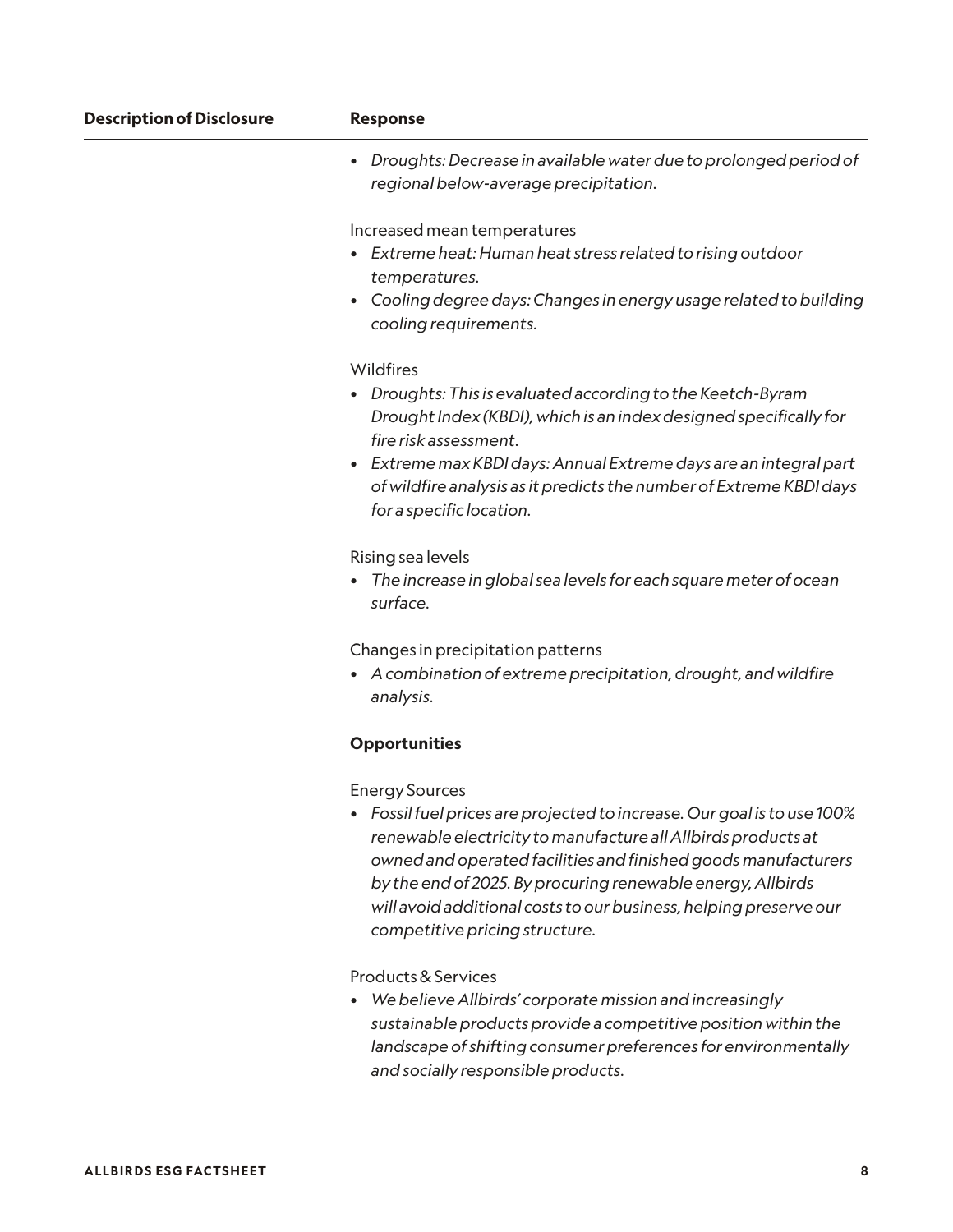| <b>Description of Disclosure</b>                                                                                                                                         | <b>Response</b>                                                                                                                                                                                                                                                                                                                                                                                                                                                                                                                                                                                                                                                                                                                                                                                                                                                                                                                       |
|--------------------------------------------------------------------------------------------------------------------------------------------------------------------------|---------------------------------------------------------------------------------------------------------------------------------------------------------------------------------------------------------------------------------------------------------------------------------------------------------------------------------------------------------------------------------------------------------------------------------------------------------------------------------------------------------------------------------------------------------------------------------------------------------------------------------------------------------------------------------------------------------------------------------------------------------------------------------------------------------------------------------------------------------------------------------------------------------------------------------------|
|                                                                                                                                                                          | Resource efficiency<br>Allbirds could reduce vendor operating costs by partnering with<br>manufacturing facilities on environmental initiatives. This could<br>improve energy efficiency and indoor air quality, as well as improve<br>employee attraction and retention through a commitment to<br>sustainability and better working conditions.                                                                                                                                                                                                                                                                                                                                                                                                                                                                                                                                                                                     |
|                                                                                                                                                                          | Resilience<br>Setting an internal price on carbon has presented opportunities<br>for Allbirds to quantify the impact of emissions and develop<br>adaptive capacity to seize opportunities and respond to climate<br>change.                                                                                                                                                                                                                                                                                                                                                                                                                                                                                                                                                                                                                                                                                                           |
| b. Describe the impact of<br>climate-related risks and<br>opportunities on the<br>organization's businesses,<br>strategy and financial<br>planning.                      | To support our bold ambition on climate change, our sustainability<br>strategy, or the Allbirds Flight Plan, centers on three strategic<br>priorities: Regenerative Agriculture, Renewable Materials, and<br>Responsible Energy, which are underpinned by ten specific,<br>quantitative targets. With these targets, we set a goal to cut our<br>carbon emissions per unit of product produced in half by the end of<br>2025, relative to a baseline of what we expect our per-unit carbon<br>emissions would be in 2025 without any further action to limit<br>emissions. We will continue to be a carbon neutral business, as we<br>have been since 2019 through the use of offsets. We believe in the<br>importance of demonstrating near term progress and laying out a<br>clear path to achieve our goals. We expect that achieving these ten<br>targets as a whole ultimately improves gross margin and business<br>resiliency. |
| c. Describe the potential<br>impacts of different<br>scenarios, including<br>a 2°C scenario, on the<br>organization's businesses,<br>strategy and financial<br>planning. | In 2021, we conducted a hotspot mapping exercise to prioritize<br>our key climate-related risks and opportunities. Building off this<br>exercise, we plan to conduct scenario analyses of the key transition<br>and physical risks and opportunities. The analysis will quantify the<br>financial implications associated with these climate-related risks<br>and opportunities, enable us to gather the quantitative information<br>necessary to assess our adaptive capacity, and further invest in<br>opportunities to enhance resilience across our value chain.                                                                                                                                                                                                                                                                                                                                                                  |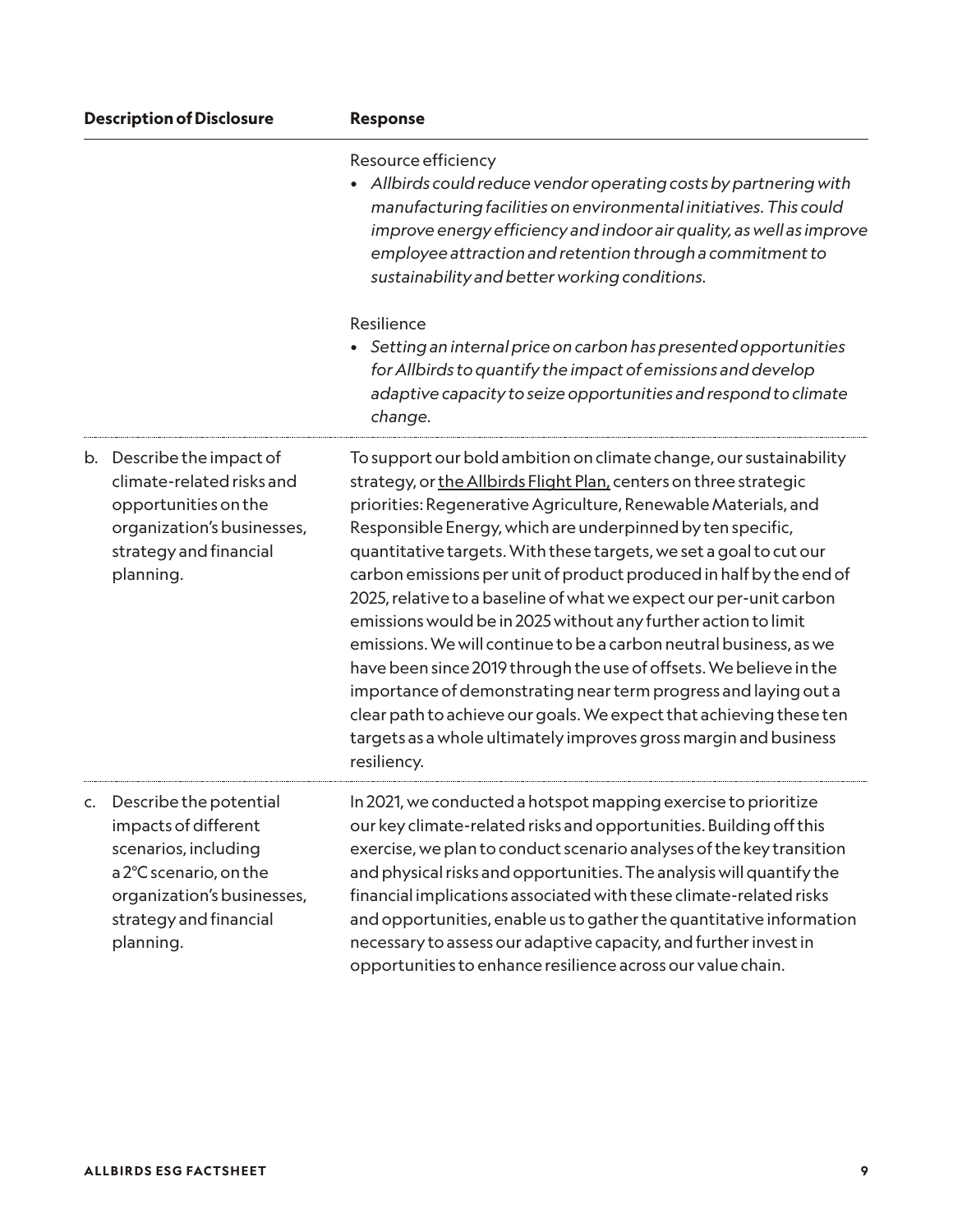#### **Description of Disclosure Response**

**Risk Management:** Disclose how the organization identifies, assesses, and manages climate-related risks.

| a. | Describe the organization's<br>processes for identifying and<br>assessing climate-related<br>risks. | Allbirds evaluates climate risks based on their likelihood, significance,<br>and scope of impact across the business. The 2021 climate risk and<br>opportunity identification workshops also established the key<br>business area's substantive risk thresholds. Revenue, cost, and<br>EBITDA are metrics used by the key business areas to evaluate<br>climate-related risks. Aggregating these data points will allow<br>Allbirds to establish company-wide substantive risk thresholds.<br>These established substantive risk thresholds will serve as a basis for<br>us to identify future climate-related risks posed to our operations.<br>Allbirds will use these established thresholds to evaluate all climate<br>risks annually at a minimum, and more often as needed.                                                    |
|----|-----------------------------------------------------------------------------------------------------|--------------------------------------------------------------------------------------------------------------------------------------------------------------------------------------------------------------------------------------------------------------------------------------------------------------------------------------------------------------------------------------------------------------------------------------------------------------------------------------------------------------------------------------------------------------------------------------------------------------------------------------------------------------------------------------------------------------------------------------------------------------------------------------------------------------------------------------|
|    | b. Describe the organization's<br>processes for managing<br>climate-related risks.                  | Our Head of Sustainability and other subject-matter experts actively<br>engage with Allbirds' key business areas to manage climate risks and<br>opportunities on an ongoing basis.                                                                                                                                                                                                                                                                                                                                                                                                                                                                                                                                                                                                                                                   |
|    |                                                                                                     | We categorize risks according to four distinct management methods,<br>based on enterprise risk management methodology established in<br>FY20: avoid, reduce, share, and accept:<br>'Avoid' is used for risks in which we have zero-tolerance, such as<br>forced labor in our supply chain.<br>'Reduce' is used to take action to mitigate the likelihood<br>or significance of a potential event. This can be through<br>improvements to processes that result in effective ways to prevent<br>and respond to risks.<br><b>'Share'</b> delegates a portion of the risk to a third-party and can<br>involve tactics such as taking out an insurance policy.<br>'Accept' accepts risks as-is, generally because the risks have a low<br>probability of occurring, would have little impact, or pose a threat<br>in the distant future. |
|    |                                                                                                     | For example, we manage risks using the 'reduce' method through<br>our strategic vendor partnerships, based on our partners' willingness<br>to implement and uphold best practices, decreasing the inherent<br>vulnerability associated with vendor-based manufacturing. Once<br>we identify a best practice for mitigating climate risk through<br>vendor management, we proactively update our existing vendor<br>agreements to align with improved internal standards.                                                                                                                                                                                                                                                                                                                                                             |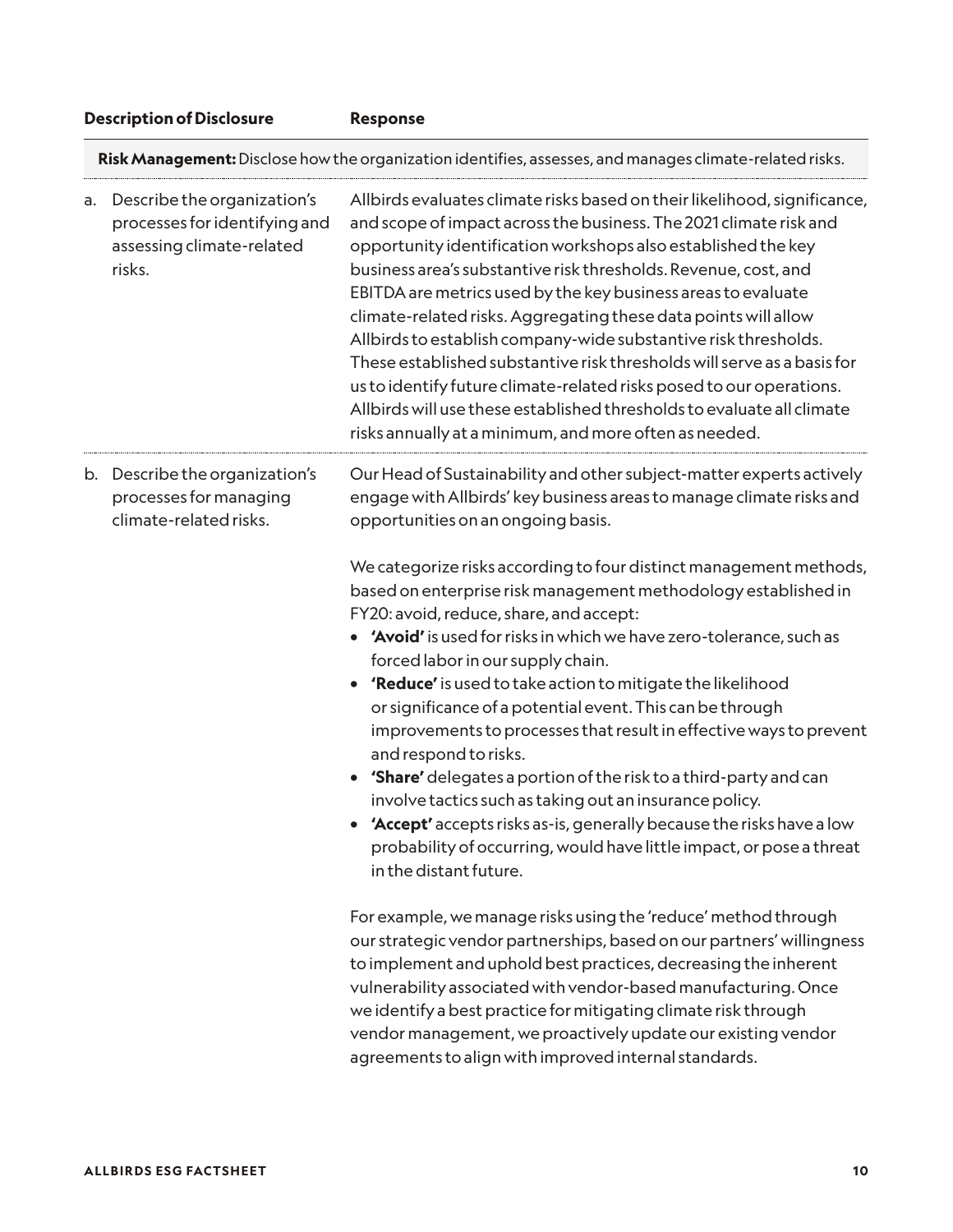|                | <b>Description of Disclosure</b><br><b>Response</b>                                                                                                                 |                                                                                                                                                                                                                                                                                                                                                                                                                                                                                                                                                                                                                                                                                                                                      |
|----------------|---------------------------------------------------------------------------------------------------------------------------------------------------------------------|--------------------------------------------------------------------------------------------------------------------------------------------------------------------------------------------------------------------------------------------------------------------------------------------------------------------------------------------------------------------------------------------------------------------------------------------------------------------------------------------------------------------------------------------------------------------------------------------------------------------------------------------------------------------------------------------------------------------------------------|
| $\mathsf{C}$ . | Describe how processes for<br>identifying, assessing and<br>managing climate-related<br>risks are integrated into the<br>organization's overall risk<br>management. | As part of our standard Enterprise Risk Management (ERM) process,<br>our risk management team evaluates enterprise risks based on their<br>likelihood, significance, and scope of impact across the business.<br>The four climate risk management methods outlined above reflect<br>the same methodology used to manage all enterprise-wide risks.<br>Beginning in FY21, all business risks (including climate risks) are<br>evaluated annually at a minimum, and more often as needed.<br>Additionally, the substantive risk findings from our climate risk<br>identification and assessment process established in FY21 will also be<br>integrated into the organization's company-wide risk management<br>process moving forward. |
|                |                                                                                                                                                                     | As we continue to build out more formal processes to identify, assess,<br>and monitor our company's risks, climate-related risks identified<br>through our scenario analysis will also be integrated into Allbirds'<br>company-wide risk management process and will be overseen by the<br>Sustainability team with cross-functional engagement.                                                                                                                                                                                                                                                                                                                                                                                     |
|                | risks and opportunities.                                                                                                                                            | Metrics & Targets: Disclose the metrics and targets used to assess and manage relevant climate-related                                                                                                                                                                                                                                                                                                                                                                                                                                                                                                                                                                                                                               |
| a.             | Disclose the metrics used<br>by the organization to<br>assess climate-related risks                                                                                 | In 2020, we began the annual practice of measuring our carbon<br>footprint across Scope 1, 2, and 3 categories, as defined by the<br>Greenhouse Gas Protocol. Working from this foundation, we've                                                                                                                                                                                                                                                                                                                                                                                                                                                                                                                                    |

and opportunities in line with its strategy and risk management process. adopted an internal price on carbon to incentivize emissions reductions, using funds generated to purchase renewable energy credits and high-quality carbon offsets against our Scope 1, 2, and 3 emissions. As a result, we are Climate Neutral certified. All carbon offset projects are third-party verified to the highest standards, such as Gold Standard, Verified Carbon Standard, or Climate Action Reserve. Learn more about our work to offset our emissions in our [2020 Sustainability Report](https://cdn.allbirds.com/image/upload/v1625161698/marketing-pages/Allbirds_Sustainability_Report_2020.pdf) (pages 29–31).

b. Disclose Scope 1, Scope 2 and if appropriate, Scope 3 greenhouse gas (GHG) emissions and the related risks. Since FY20, we've focused on calculating and disclosing the carbon footprint of each of our products, working with a life cycle assessment (LCA) tool to estimate the cradle-to-grave carbon footprint of products, identify hotspots, and drive emission reductions. This LCA tool was developed by our Sustainability team in partnership with external LCA experts and has been third-party verified against the requirements of ISO 14067:2018. It enables our teams to make informed decisions in design and development, tracking both product-level and company-wide carbon impact. As a result, in April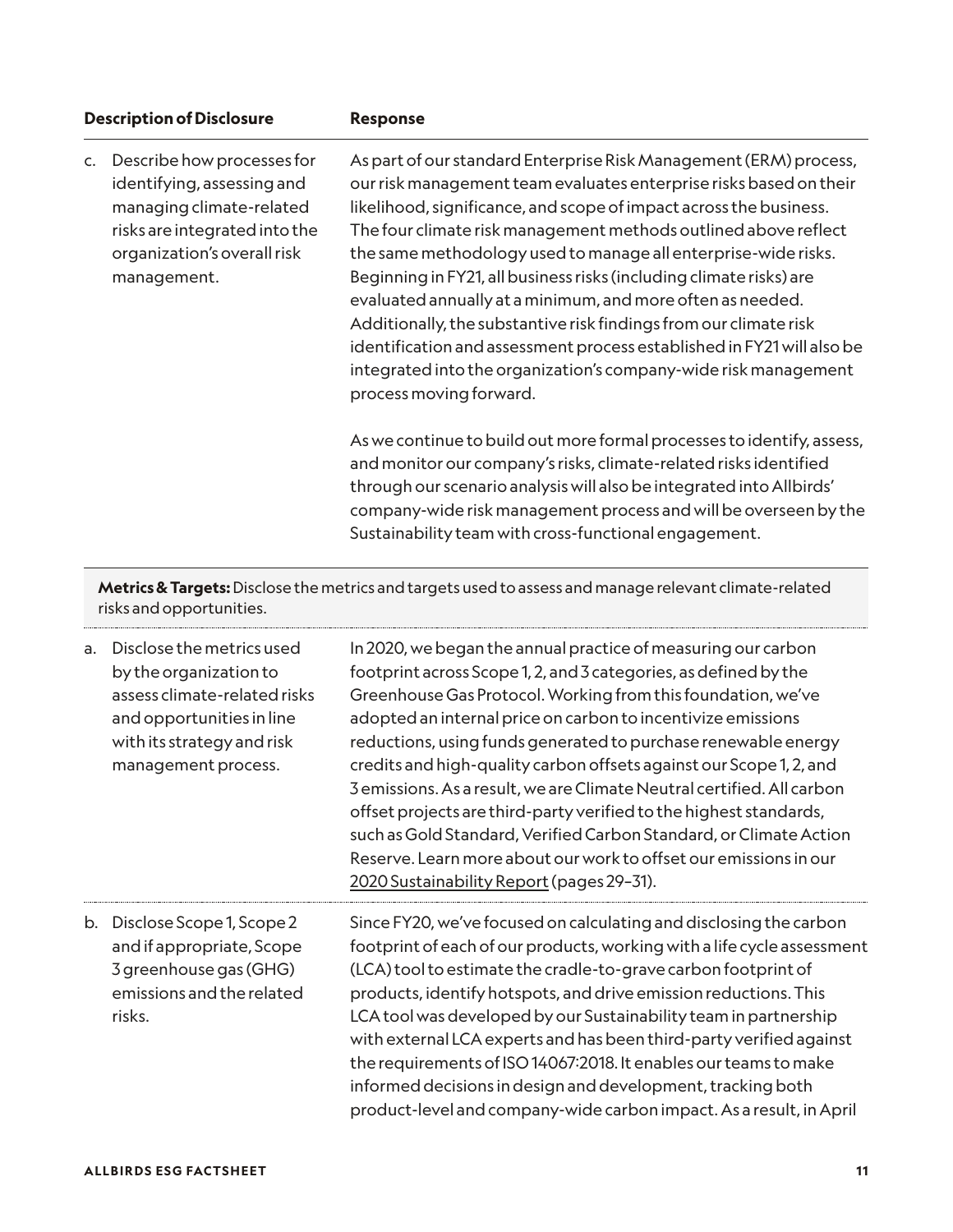|    | <b>Description of Disclosure</b>                                                                                                             | <b>Response</b>                                                                                                                                                                                                                                                                                                                                                                                                                                                                                                                                                                                                                                                                                                                                                                                                                                     |
|----|----------------------------------------------------------------------------------------------------------------------------------------------|-----------------------------------------------------------------------------------------------------------------------------------------------------------------------------------------------------------------------------------------------------------------------------------------------------------------------------------------------------------------------------------------------------------------------------------------------------------------------------------------------------------------------------------------------------------------------------------------------------------------------------------------------------------------------------------------------------------------------------------------------------------------------------------------------------------------------------------------------------|
|    |                                                                                                                                              | 2020, we published the carbon footprint for every product in our<br>permanent collection.                                                                                                                                                                                                                                                                                                                                                                                                                                                                                                                                                                                                                                                                                                                                                           |
|    |                                                                                                                                              | In FY21, we disclosed the absolute emissions across our direct and<br>indirect operations for FY20, following the Greenhouse Gas Protocol,<br>with additional 3rd party verification by SCS Global Services. Scope<br>1 and 2 emissions are driven by retail stores and corporate offices,<br>and the majority of our Scope 3 emissions are from the materials,<br>manufacturing, and transportation associated with our products.                                                                                                                                                                                                                                                                                                                                                                                                                  |
|    |                                                                                                                                              | FY20 Estimates of Allbirds' Market-based Emissions (tonnes CO2e)<br>Scope 1:223<br>Scope 2:588<br>Scope 3:37,629<br>$\bullet$                                                                                                                                                                                                                                                                                                                                                                                                                                                                                                                                                                                                                                                                                                                       |
|    |                                                                                                                                              | FY20 Detailed Scope 3 Emissions Estimates (percentage of total<br>emissions)<br>Purchased goods and services: 56%<br>٠<br>Upstream transportation and distribution: 23%<br>Downstream transportation and distribution: 5%<br>$\bullet$                                                                                                                                                                                                                                                                                                                                                                                                                                                                                                                                                                                                              |
| C. | Describe the targets used<br>by the organization to<br>manage climate-related<br>risks and opportunities and<br>performance against targets. | By the end of 2025, we aim to reduce our per-unit emissions by<br>50% relative to a baseline of what we expect our per-unit carbon<br>emissions would be in 2025 without any further action to limit<br>emissions, driving our average carbon emissions to around 7 kg CO2e<br>per product. We aim to achieve this by sourcing zero carbon wool,<br>replacing petroleum-based materials with natural ones, and using<br>less and cleaner fuel and electricity. Specifically, 75% of our materials<br>will be sustainably sourced natural or recycled materials, and we are<br>committed to reducing raw materials use and the impact of key raw<br>materials by 25% across footwear and apparel products. We have<br>implemented Preferred Materials Guidelines (page 22) to help us<br>maintain our commitment to both quality and sustainability. |
|    |                                                                                                                                              | In addition, by the end of 2025, our goal is to source 100% renewable<br>electricity for all owned and operated facilities, including offices,<br>retail stores, and distribution centers, as well as finished goods<br>manufacturers. We are committed to achieve a steady state of more<br>than 95% ocean shipping, reducing the amount of higher emission<br>modes of transport, like air shipping. We also aim to encourage our<br>customers to machine wash our products on cold and hang-dry<br>Allbirds apparel.                                                                                                                                                                                                                                                                                                                             |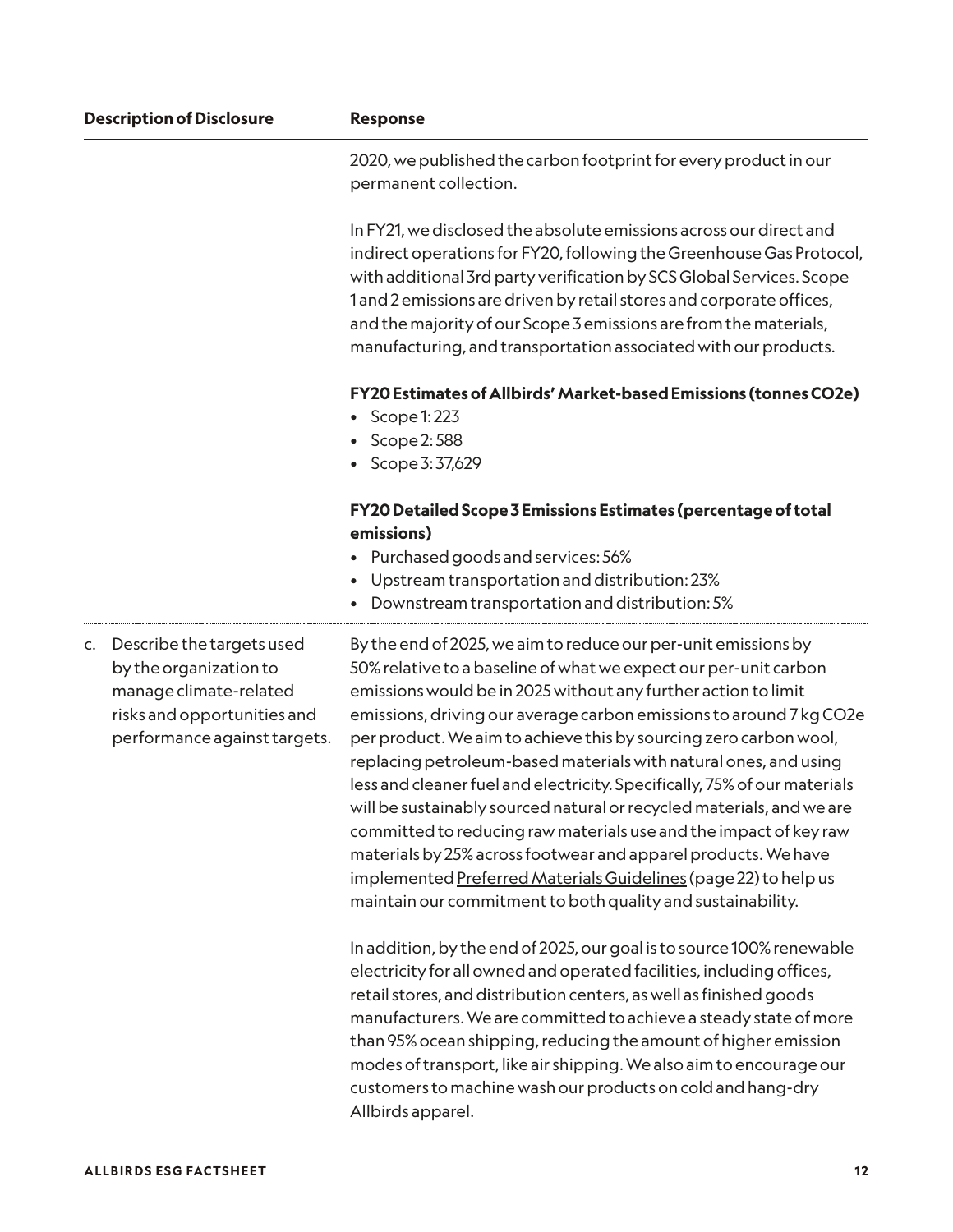| <b>Description of Disclosure</b> | <b>Response</b>                                                                                                                                                                                                                                                                                                             |
|----------------------------------|-----------------------------------------------------------------------------------------------------------------------------------------------------------------------------------------------------------------------------------------------------------------------------------------------------------------------------|
|                                  | By 2030, we aim to reduce our per-unit emissions by 95%, driving our<br>carbon emissions to less than 1 kg CO <sub>2</sub> e per product. This ambitious<br>goal is necessary to reduce our absolute carbon emissions in<br>alignment with a science-based 1.5°C reduction pathway.                                         |
|                                  | We have set a climate goal to reduce absolute scope 1, 2, and 3<br>emissions 42% by 2030 from a 2020 baseline. Our science-based<br>target is aligned with all the requirements of The Science Based<br>Targets initiative (SBTi), including alignment with a 1.5°C reduction<br>pathway, and was approved by SBTi in FY21. |
|                                  | For more information, please see "Our 2025 Goals" (page 11) and "Our<br>2030 Goal" (page 13) in our 2020 Sustainability Report.                                                                                                                                                                                             |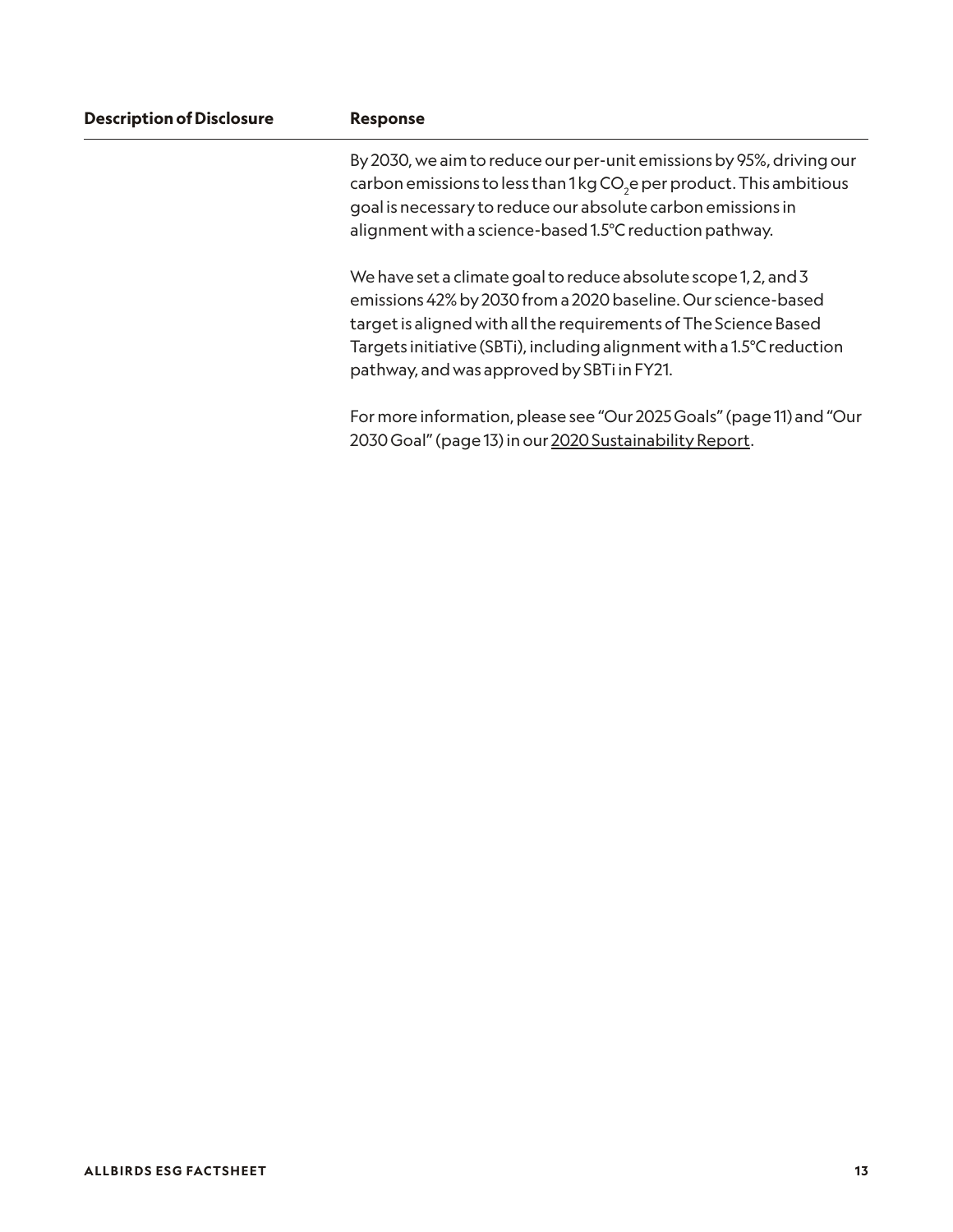## **Priority ESG Metrics and Disclosures**

The following table provides a comprehensive set of environmental, social, and governance (ESG) metrics and disclosures we believe to be relevant for our company to manage and share progress against on an annual basis. We show which disclosures align with the Sustainability Accounting Standards Board (SASB) Apparel, Accessories and Footwear Standard, the SASB eCommerce Standard, and the Global Reporting Initiative (GRI) Standards. We are not yet fully reporting in accordance with the GRI Standards and although we include all the disclosures for the SASB Apparel, Accessories and Footwear Standard in this factsheet, which is our primary standard, we do not currently satisfy all of the requirements for those disclosures. In addition, we have included select disclosures from the SASB eCommerce standard in the factsheet that we believe are relevant for our business. We will continue to build out our disclosures in alignment with these standards over time.

#### **ENVIRONMENTAL**

| <b>Description of Disclosure</b>                                                                                                                                                                                                                                                                             | <b>Response</b>                                                                                                                                                                                                                                                                                                                                                                                                                                                                                                                                                                                                                                                                                                                                                                                                                                                                                                                                                 | <b>Alignment</b><br>with Standards |                    |
|--------------------------------------------------------------------------------------------------------------------------------------------------------------------------------------------------------------------------------------------------------------------------------------------------------------|-----------------------------------------------------------------------------------------------------------------------------------------------------------------------------------------------------------------------------------------------------------------------------------------------------------------------------------------------------------------------------------------------------------------------------------------------------------------------------------------------------------------------------------------------------------------------------------------------------------------------------------------------------------------------------------------------------------------------------------------------------------------------------------------------------------------------------------------------------------------------------------------------------------------------------------------------------------------|------------------------------------|--------------------|
|                                                                                                                                                                                                                                                                                                              |                                                                                                                                                                                                                                                                                                                                                                                                                                                                                                                                                                                                                                                                                                                                                                                                                                                                                                                                                                 | <b>SASB</b>                        | <b>GRI</b>         |
| <b>Raw Materials Sourcing</b>                                                                                                                                                                                                                                                                                |                                                                                                                                                                                                                                                                                                                                                                                                                                                                                                                                                                                                                                                                                                                                                                                                                                                                                                                                                                 |                                    |                    |
| Management Approach                                                                                                                                                                                                                                                                                          |                                                                                                                                                                                                                                                                                                                                                                                                                                                                                                                                                                                                                                                                                                                                                                                                                                                                                                                                                                 |                                    |                    |
| Strategic approach to managing<br>environmental and social risks<br>that arise from sourcing priority<br>raw materials, and approach<br>to managing risks associated<br>with the use of raw materials<br>in products, including physical<br>limits on availability, access, price,<br>and reputational risks | Allbirds relies on stringent material certifications<br>to be sure we are buying high quality, natural<br>materials. We work to trace our primary natural<br>materials all the way back to the source, and<br>certifications are an important part of ensuring<br>that responsible practices are in place throughout<br>our supply chain. In FY20, our main raw material<br>certifications were ZQ for Wool and FSC for Tree-<br>based products (TENCEL™ Lyocell, natural rubber,<br>packaging). As we incorporate more natural<br>materials into our products, we will continue to<br>seek out the most stringent certifications available.<br>Our 2025 Flight Plan goals include continuing to<br>replace petroleum-based materials with natural<br>ones such that 75% of our materials are sustainably<br>sourced natural or recycled, reducing the carbon<br>footprint of key raw materials by 25%, and<br>reducing raw material use by 25% across footwear | CG-AA-<br>440a.1.                  | 308-1<br>$414 - 1$ |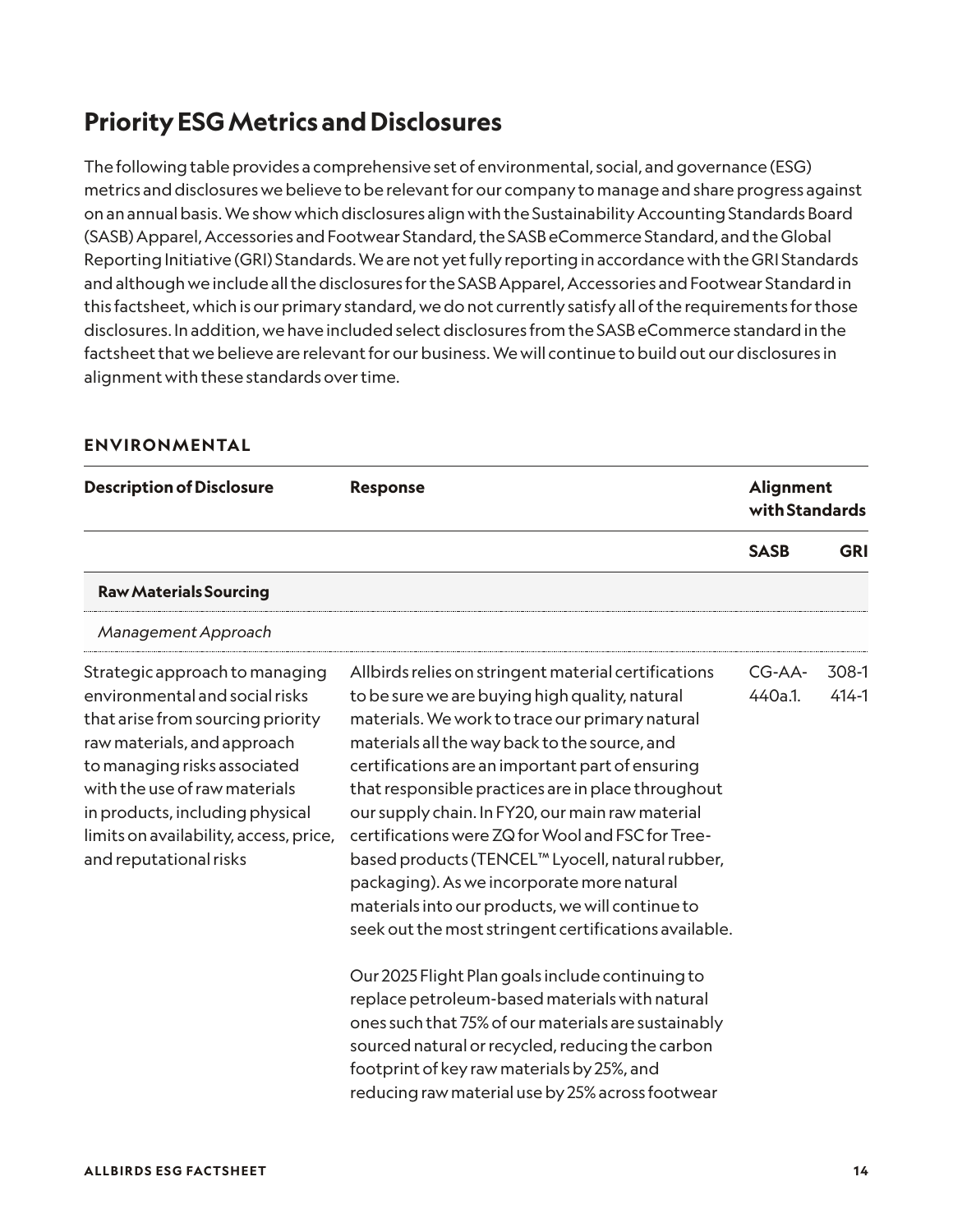|                                                                                                             | & apparel products. For more information, please<br>see our 2020 Sustainability Report (pages 22-<br>25), our Renewable Materials Webpage, and the<br>"Environmental, Social, and Governance" section<br>of our final prospectus dated November 2, 2021 as<br>filed with the Securities and Exchange Commission. |
|-------------------------------------------------------------------------------------------------------------|------------------------------------------------------------------------------------------------------------------------------------------------------------------------------------------------------------------------------------------------------------------------------------------------------------------|
|                                                                                                             | We calculate the carbon footprint of each of our<br>products including emissions from materials,<br>manufacturing, transportation, product use, and<br>end of life. Detailed information about our LCA<br>tool, can be found online in our product carbon<br>footprint methodology.                              |
| Priority raw materials that<br>comprise products and the<br>method of identifying priority<br>raw materials | In FY20, the top raw materials in our products,<br>by weight, were wool, TENCEL™ Lyocell (tree-<br>based fiber), ethylene-vinyl acetate (EVA), and<br>sugarcane-based Green EVA.                                                                                                                                 |
|                                                                                                             | Whenever Allbirds makes a decision about<br>materials, we use criteria outlined in our Preferred<br>Materials Guidelines (page 22) to help us maintain<br>our commitment to both quality and sustainability.                                                                                                     |

| Quantitative Metrics                                                                                                             |                                                                                                                                                                                                                                              |                    |       |
|----------------------------------------------------------------------------------------------------------------------------------|----------------------------------------------------------------------------------------------------------------------------------------------------------------------------------------------------------------------------------------------|--------------------|-------|
| Percentage of raw materials<br>that are third-party certified<br>to an environmental or social<br>sustainability standard        | In FY20, 55% of raw materials by weight were<br>third-party certified to an environmental or social<br>sustainability standard (including ZQ certified<br>wool and FSC certified fiber). <sup>9,10</sup>                                     | $CG-AA-$<br>440a.2 | 308-2 |
| Percentage of raw materials<br>third-party certified to an<br>environmental or social<br>sustainability standard, by<br>standard | In FY20 the following raw materials were third-<br>party certified, by weight:<br>• 100% of Wool is ZQ certified<br>$100\%$ of Tree source material is FSC Certified $^{10}$<br>• 100% of natural rubber source material is FSC<br>Certified | $CG-AA-$<br>440a.2 |       |
|                                                                                                                                  | • 96% of packaging source material is FSC Certified                                                                                                                                                                                          |                    |       |

 $^{\circ}$  Represents percentage of all raw materials by weight in product and packaging that were third-party certified to FSC and ZQ; excludes GRS certification, which will be incorporated in future reporting.

<sup>10 72%</sup> of all Tree material in final products had full FSC chain of custody certification.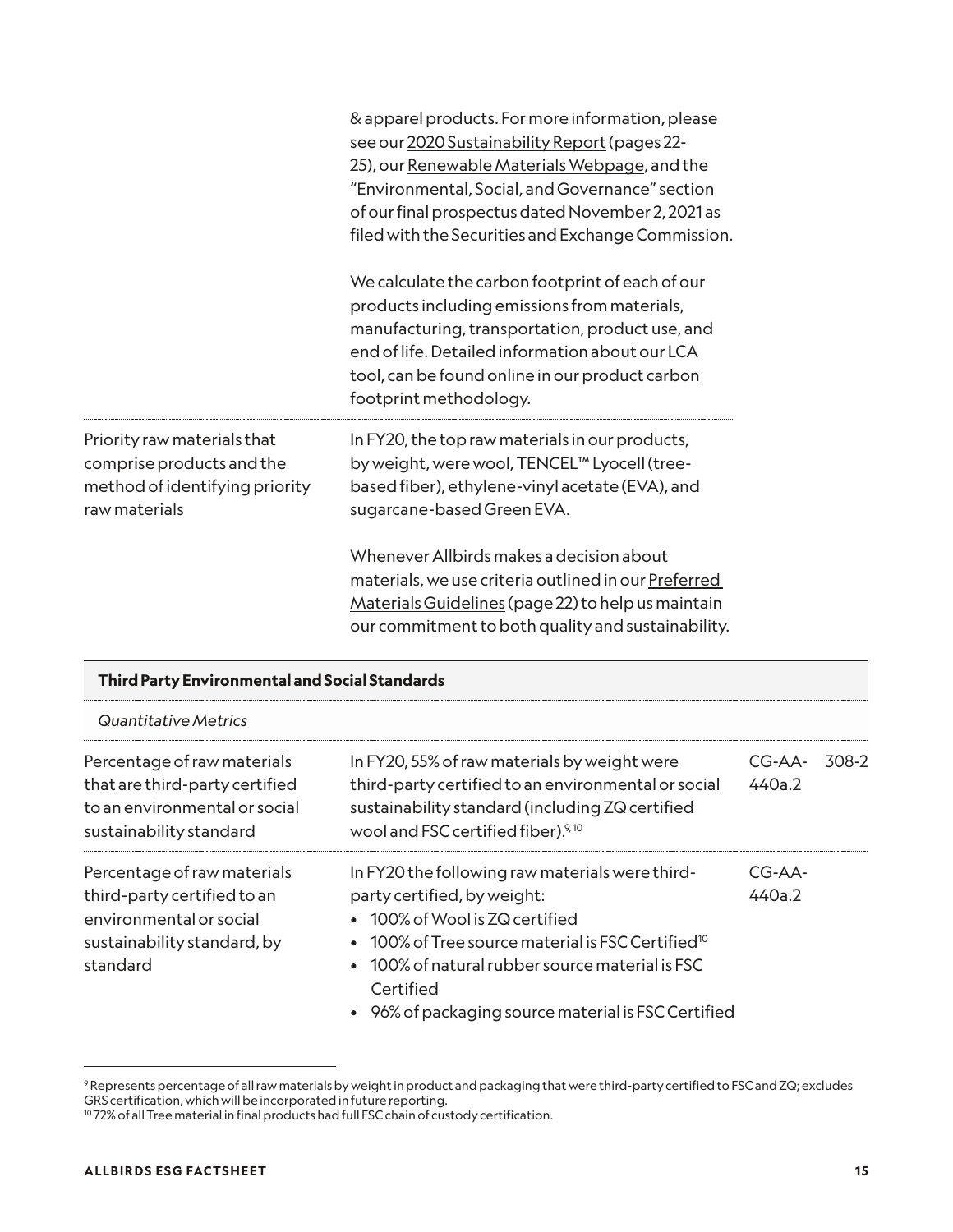| <b>Energy Use</b>                                                                    |                                                                                                                                       |                  |       |
|--------------------------------------------------------------------------------------|---------------------------------------------------------------------------------------------------------------------------------------|------------------|-------|
| Quantitative Metrics                                                                 |                                                                                                                                       |                  |       |
| The total amount of energy<br>consumed as an aggregate<br>figure, in gigajoules (GJ) | The total energy consumed in FY20 was 9,173 GJ. <sup>11</sup>                                                                         | CG-EC-<br>130a.1 | 302-1 |
| The percentage of energy<br>consumed that was supplied<br>from grid electricity      | Of 9,173 GJ of energy consumed in FY20, 60% was<br>supplied from grid electricity. <sup>12</sup> We do not have<br>onsite generation. |                  |       |
| The percentage of energy<br>consumed that is renewable<br>energy                     | Of 9,173 GJ of energy consumed in FY20, 48% was<br>from renewable sources. <sup>13</sup>                                              |                  |       |

#### **Environmental Impacts of Suppliers**

#### *Quantitative Metrics*

Percentage of (1) Tier 1 supplier facilities and (2) supplier facilities beyond Tier 1 that have completed the Sustainable Apparel Coalition's Higg Facility Environmental Module (Higg FEM) assessment or an equivalent environmental data assessment

| 78% of our Tier 1 suppliers, by factory count,     | CG-AA-  | - 308-2 |
|----------------------------------------------------|---------|---------|
| completed the Higg FEM in FY20. We do not yet      | 430a.2. |         |
| track the completion of the Higg FEM beyond our    |         |         |
| Tier 1 suppliers, but our goal is to achieve 100%  |         |         |
| Higg FEM completion from Tier 1 and strategic Tier |         |         |
| 2 suppliers by the end of 2025.                    |         |         |

<sup>11</sup> Represents total energy consumed in retail stores and offices (which contributes to Scope 1 and 2 emissions); excludes energy consumed in warehouses (which contributes to Scope 3 emissions).

 $2R$  Represents total electricity consumed in retail stores and offices (which contributes to Scope 2 emissions); excludes electricity consumed in warehouses (which contributes to Scope 3 emissions). Represents total electricity other than onsite generation, as we do not currently generate electricity onsite.

<sup>&</sup>lt;sup>13</sup> Represents total renewable electricity consumed in retail stores and offices; includes, but is not limited to, utility renewable programs and purchased RECs.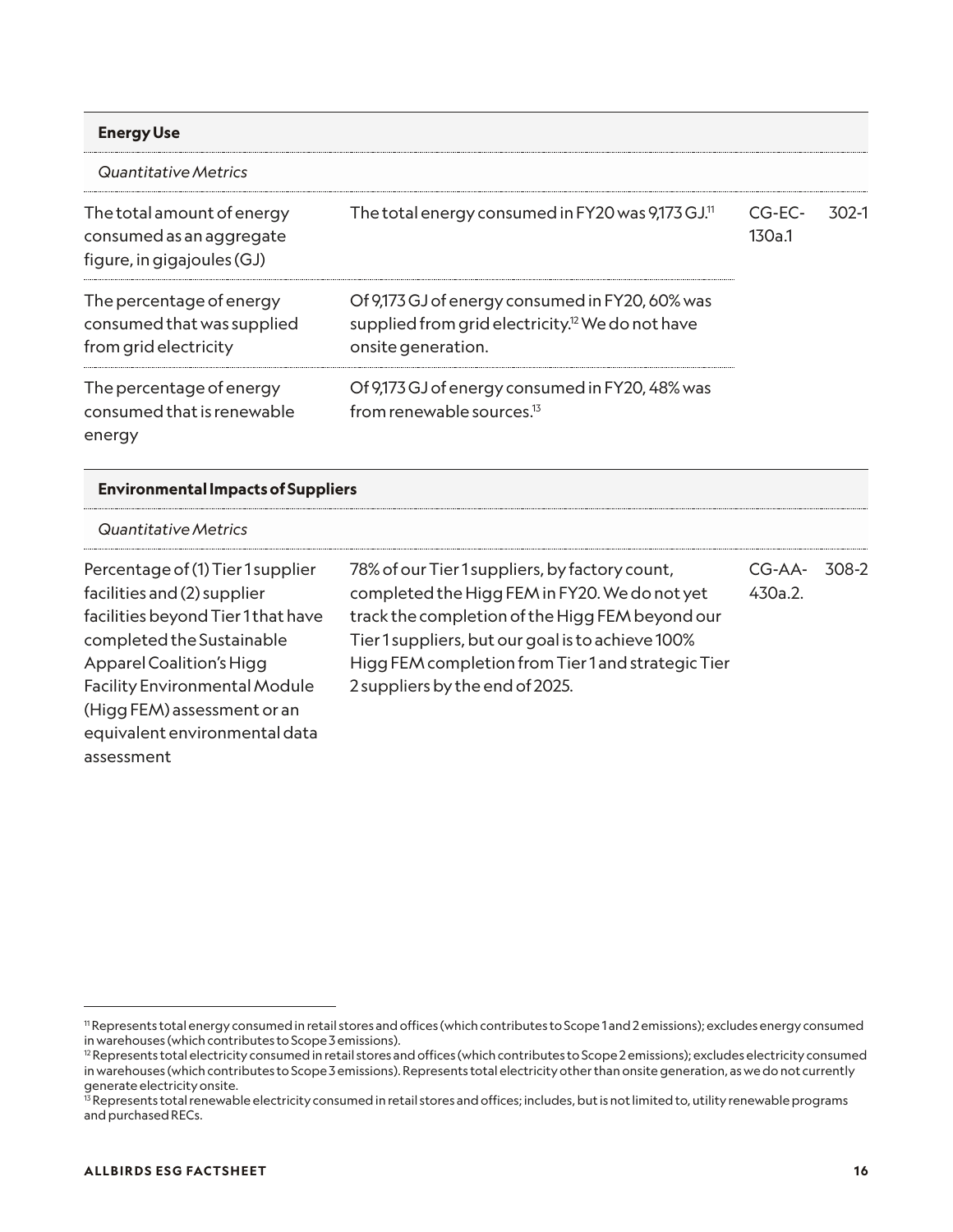#### **Product Packaging & Distribution**

#### *Management Approach*

Strategies to reduce the environmental impact of fulfillment and delivery of products, including impacts associated with packaging materials and those associated with product transportation including logistics selection, packaging choices, fuel and vehicle choices, route efficiency, etc.

We strive to minimize packaging and source packaging materials with the lowest environmental 410a.2. impact possible, while meeting functional requirements and delivering a best-in-class customer experience. We prioritize packaging that is made from traceable recycled materials that can be recycled at end of life. Practically, this means using FSC-certified recycled cardboard, printing with soy-based inks, limiting adhesives to enable recycling, and avoiding single-use polybags or bioplastics. During FY20, 100% of our packaging was made from recycled and renewable materials and 100% of our packaging was recyclable, renewable, or compostable, by weight. CG-EC-

Moreover, we prioritize ocean transportation whenever possible. In FY20, we achieved 80% ocean shipping for inbound shipments by weight. Our goal is to achieve a steady state of over 95% ocean shipping by the end of 2025.

Learn more about our packaging and transportation in our [2020 Sustainability Report](https://cdn.allbirds.com/image/upload/v1625161698/marketing-pages/Allbirds_Sustainability_Report_2020.pdf) (pages 26-27).

| <b>Quantitative Metrics</b>                |                                                               |         |       |
|--------------------------------------------|---------------------------------------------------------------|---------|-------|
| The tank-to-wheels greenhouse              | In FY20, our total transportation emissions from              | CG-EC-  | 305-3 |
| gas (GHG) footprint, in metric             | factories to warehouses, warehouses to customers              | 410a.1. |       |
| tons of CO <sub>2</sub> e, associated with | or stores, and returns was 9,512 tonnes of CO <sub>2</sub> e, |         |       |
| outbound shipment of products              | which represented 25% of total emissions in FY20.             |         |       |

306-2 305-5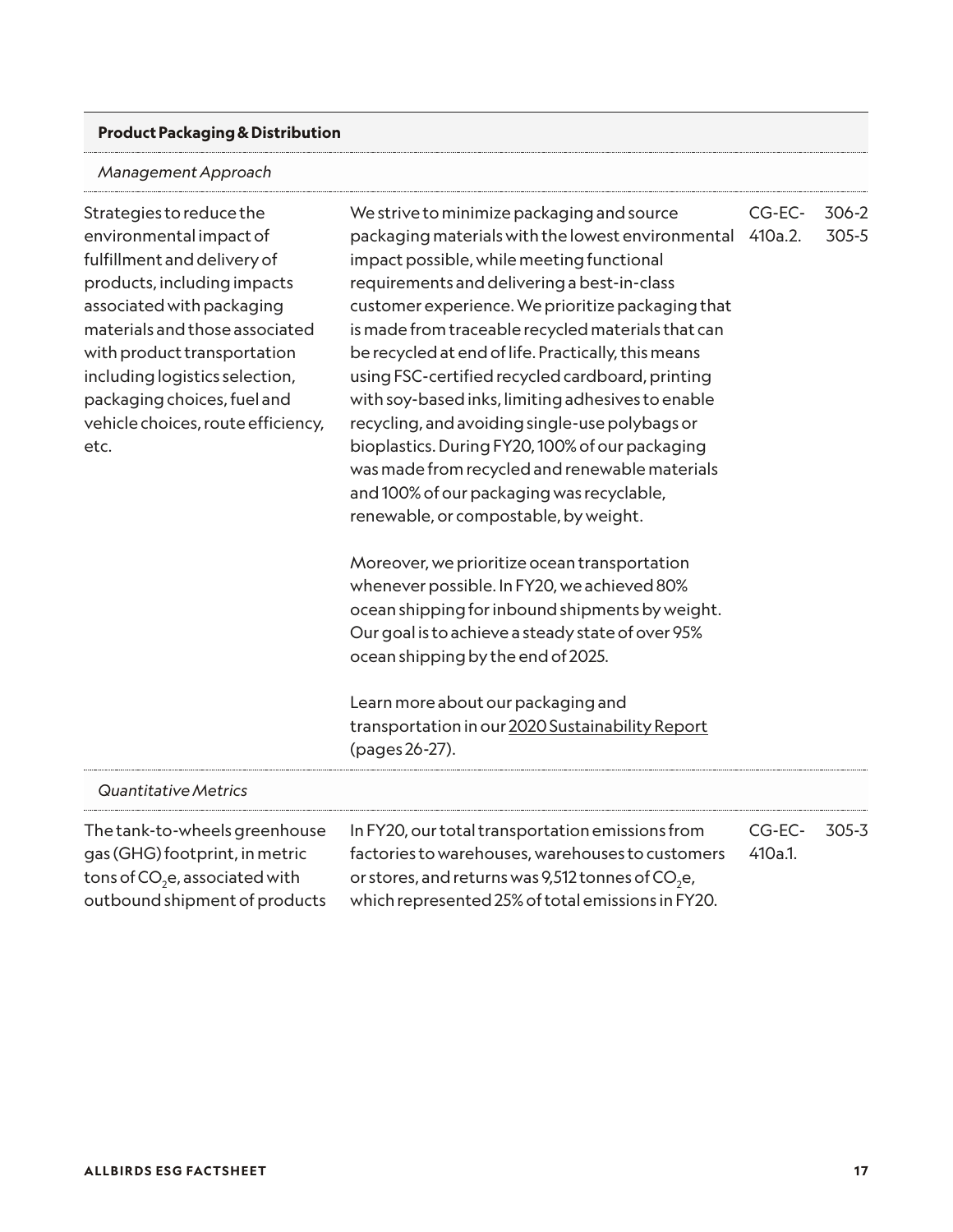| <b>Wastewater Discharge</b>                                                                                                           |                                                                                                                                                                                                                                                                                                                                                                                                                                                                                                                                                                                                                                                                                                                                                                                                                                                                                                        |                   |       |
|---------------------------------------------------------------------------------------------------------------------------------------|--------------------------------------------------------------------------------------------------------------------------------------------------------------------------------------------------------------------------------------------------------------------------------------------------------------------------------------------------------------------------------------------------------------------------------------------------------------------------------------------------------------------------------------------------------------------------------------------------------------------------------------------------------------------------------------------------------------------------------------------------------------------------------------------------------------------------------------------------------------------------------------------------------|-------------------|-------|
| Approach to Wastewater<br>Management & Discharge                                                                                      | To date we have focused on increasing the number<br>of our Tier 1 and Tier 2 suppliers that complete the<br>Higg FEM assessment, which includes a module on<br>wastewater discharge. We are currently defining<br>the parameters of our wastewater quality program<br>in alignment with Sustainable Apparel Coalition<br>(SAC) and Zero Discharge of Hazardous Chemicals<br>(ZDHC) guidelines and have set a goal to reach<br>100% compliance with wastewater discharge<br>requirements from our Tier 1 suppliers and Tier 2<br>fabric mills and dyehouses by the end of 2025.<br>We prioritize selection of more sustainable<br>alternatives for water proofing and textile dyeing<br>that minimize the impact of wastewater discharge<br>whenever possible.<br>Learn more about our initiatives to reduce<br>hazardous wastewater discharges in our 2020<br>Sustainability Report (pages 14 and 24). | CG-AA-<br>430a.1. | 303-2 |
| <b>Water Use</b>                                                                                                                      |                                                                                                                                                                                                                                                                                                                                                                                                                                                                                                                                                                                                                                                                                                                                                                                                                                                                                                        |                   |       |
| Description of water withdrawal,<br>water risks, and water withdrawn<br>or consumed in locations of high<br>water stress              | Our 2025 goals commit us to measure water<br>consumption at Tier 1 and strategic Tier 2 suppliers,<br>audit how our current supply chain impacts water<br>scarce regions, and work with suppliers to identify<br>conservation opportunities and set goals to reduce<br>water consumption.                                                                                                                                                                                                                                                                                                                                                                                                                                                                                                                                                                                                              | CG-EC-<br>130a.2. | 303-1 |
| <b>Data Center Design/Selection</b>                                                                                                   |                                                                                                                                                                                                                                                                                                                                                                                                                                                                                                                                                                                                                                                                                                                                                                                                                                                                                                        |                   |       |
| Environmental considerations<br>integrated into siting, design,<br>construction, refurbishment, and<br>operational specifications for | We currently outsource all of our data center<br>needs and have no physical services (including no<br>racks). We primarily rely on SaaS providers, which<br>allow for resiliency if one data center we use has an                                                                                                                                                                                                                                                                                                                                                                                                                                                                                                                                                                                                                                                                                      | CG-EC-<br>130a.3. |       |

interruption of service for any reason.

data centers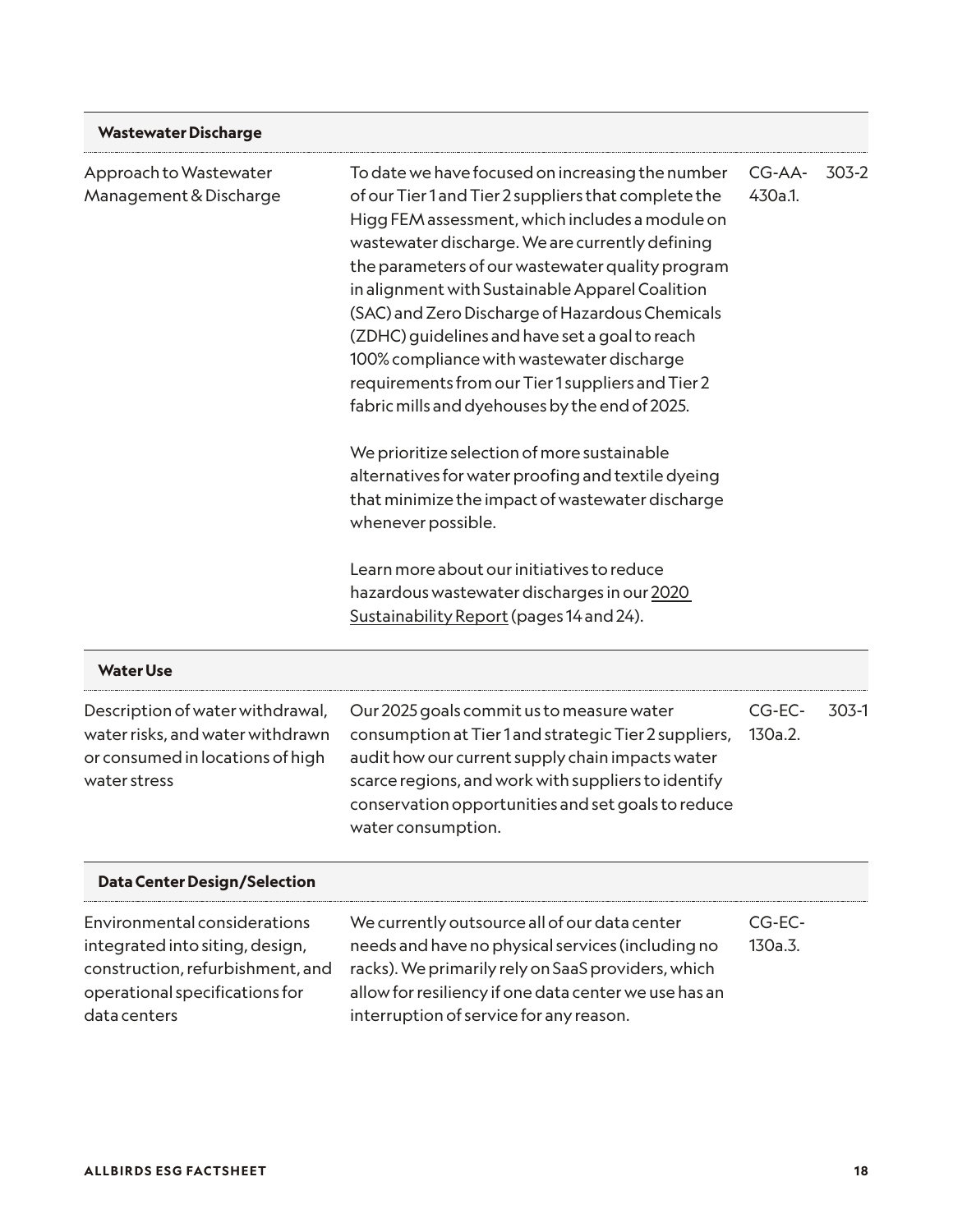#### **Description of Disclosure Response Response** *Response Response*

## **with Standards**

**SASB GRI**

#### **Raw Materials Sourcing and Third Party Environmental and Social Standards**

*The social impacts are addressed in the raw materials sourcing and third party environmental and social standard disclosures discussed above in the environment section of the table.*

#### **Processes to maintain compliance with restricted substances regulations**

| Processes used to verify that<br>products are in compliance with<br>restricted substances regulations | In our Flight Plan, we set forth our goal to have a<br>clean chemistry standard (e.g., OEKO-TEX®100)<br>for 100% of our apparel products, by the end of<br>2025. We also require all weather proofing<br>treatments to have OEKO-TEX® Passport or<br>bluesign <sup>®</sup> certification.                                                                                                                                           | CG-AA-<br>250a.1. |
|-------------------------------------------------------------------------------------------------------|-------------------------------------------------------------------------------------------------------------------------------------------------------------------------------------------------------------------------------------------------------------------------------------------------------------------------------------------------------------------------------------------------------------------------------------|-------------------|
|                                                                                                       | Vendors are required to avoid materials listed in our<br>Restricted Substance List (RSL), which is based on<br>globally recognized standards (e.g., REACH,<br>AFIRM). All material developments are required to<br>follow our Allbirds Testing Manuals, which include<br>chemical testing and are validated by our Materials<br>team. We have set a target to verify that 100% of<br>Tier 1 suppliers comply with our RSL and MSRL. |                   |

#### **Processes to assess and manage risks and/or hazards associated with chemicals in products**

| Process to manage risks and/<br>or hazards associated with<br>chemicals in products | In addition to the above, we require that all of our<br>apparel and footwear products undergo GB18401-<br>2010 testing, covering chemicals, performance,<br>and correct product labeling. We are developing a<br>more robust testing program to coincide with our<br>chemicals management program, which we will roll<br>out to both T1 and T2 suppliers by the end of 2025. | $CG-AA-$<br>250a.2 | $403-1$ |
|-------------------------------------------------------------------------------------|------------------------------------------------------------------------------------------------------------------------------------------------------------------------------------------------------------------------------------------------------------------------------------------------------------------------------------------------------------------------------|--------------------|---------|
|                                                                                     | Learn more about our work to minimize use of<br>chemicals in our products in our 2020 Sustainability<br>Report (page 14).                                                                                                                                                                                                                                                    |                    |         |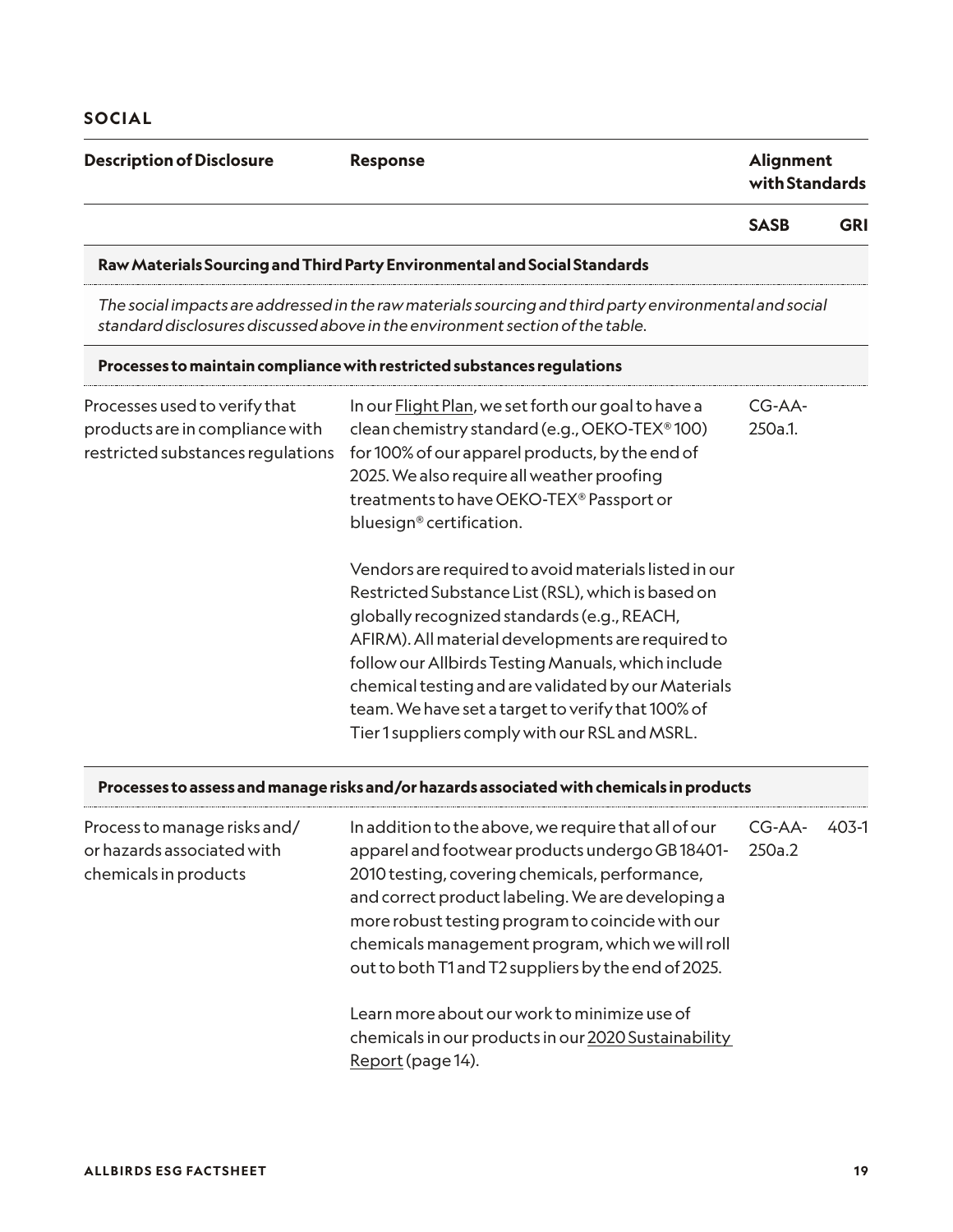#### **Labor Conditions in the Supply Chain**

*Management Approach*

| Standards to which labor code of<br>conduct compliance is measured                                                                               | We are committed to ensuring that working<br>conditions in our supply chain are safe, that workers<br>are treated with respect and dignity, and that<br>manufacturing processes are environmentally<br>responsible. We require our suppliers to implement<br>our Supplier Code of Conduct, which includes,<br>but is not limited to, Occupational Health and<br>Safety, Freely Chosen Employment, No Child<br>Labor, Harassment or Abuse, No Discrimination,<br>Freedom of Association, Working Hours, Wages<br>and Benefits, Environmental Practices, and Animal<br>Welfare. Allbirds adheres to recognized standards<br>built from local law and internally accepted norms,<br>including guidance from the International Labor<br>Organization, to help ensure safe, lawful, humane,<br>and ethical manufacturing practices.<br>Learn more in our 2020 Sustainability Report (page<br>35). | CG-AA-<br>430b.1 | 414 |
|--------------------------------------------------------------------------------------------------------------------------------------------------|----------------------------------------------------------------------------------------------------------------------------------------------------------------------------------------------------------------------------------------------------------------------------------------------------------------------------------------------------------------------------------------------------------------------------------------------------------------------------------------------------------------------------------------------------------------------------------------------------------------------------------------------------------------------------------------------------------------------------------------------------------------------------------------------------------------------------------------------------------------------------------------------|------------------|-----|
| Publicly available policy ensuring<br>freedom of association and the<br>right to collective bargaining                                           | Our Supplier Code of Conduct stipulates that<br>"suppliers shall recognize and respect the right<br>of workers to form and join trade unions and<br>other worker organizations and participate in<br>collective bargaining without fear of harassment,<br>interference, or retaliation. Suppliers shall also<br>develop effective, respectful, and transparent<br>grievance mechanisms to resolve disputes,<br>complaints and ensure effective communication<br>between employees, employee representatives<br>and management."                                                                                                                                                                                                                                                                                                                                                              |                  | 407 |
| Measures to ensure freedom<br>of association and facilitate<br>collective bargaining (i.e.,<br>communication of rights,<br>grievance procedures) | Allbirds' initiatives include ensuring workers in<br>our supply chain have channels to voice concerns,<br>suggestions, or advocate for their rights through<br>Worker Voice programs. We are aiming for 100% of<br>our Tier 1 factory workers to have access to Worker<br>Voice programs by the end of 2025.                                                                                                                                                                                                                                                                                                                                                                                                                                                                                                                                                                                 |                  | 407 |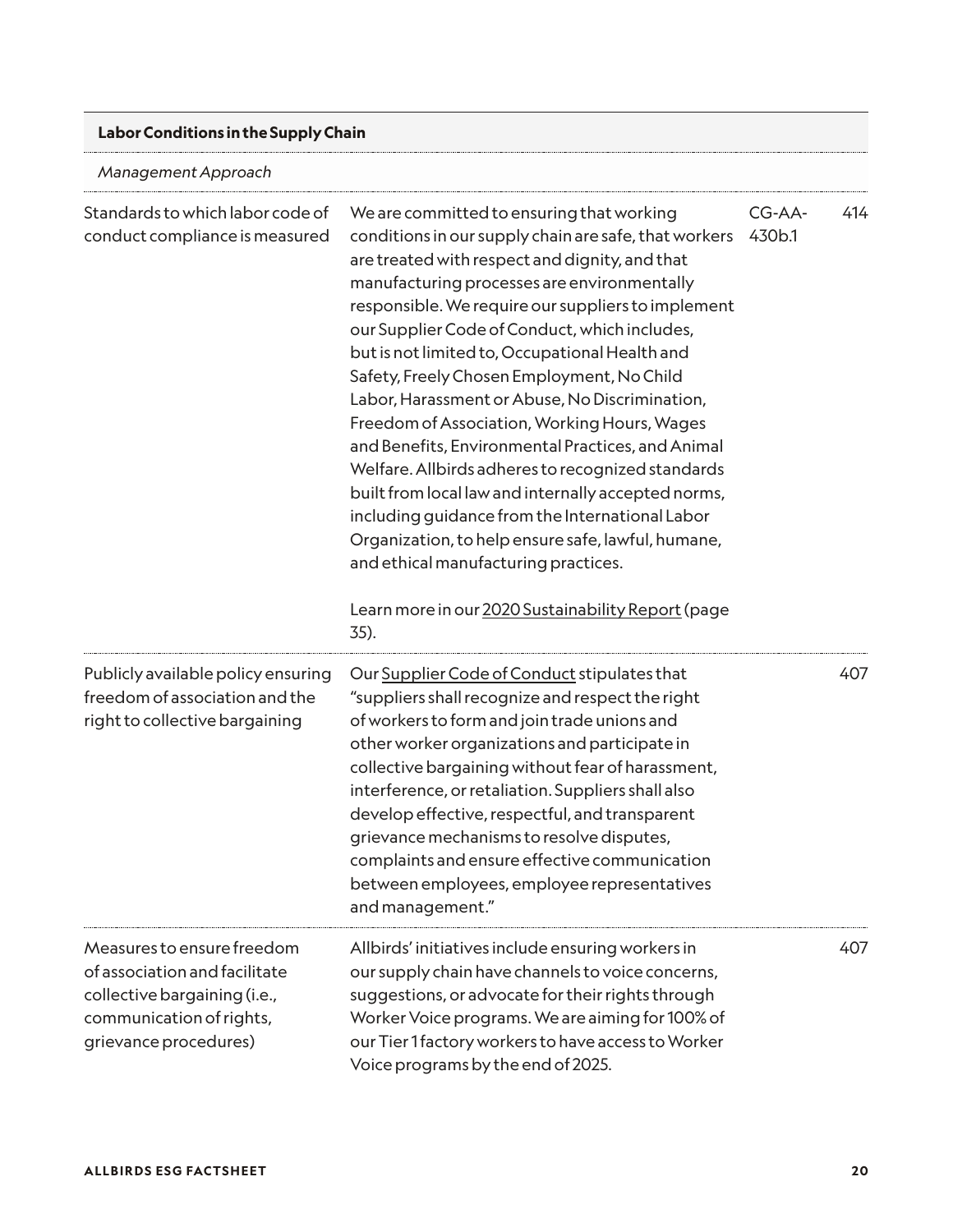Our grievance procedures for employees in our flock include formalized feedback and complaint mechanisms beyond direct reporting lines (including reporting directly to Employee Experience, Legal or anonymously through a whistleblower hotline) to address concerns and improve our company practices.

Additional context around supply chain auditing, including Audit methodologies and criteria (e.g., management system investigation, worker interviews, management interviews, document review, visual observations), efforts to increase transparency, etc.

We only source from a select number of Tier 1 suppliers that willingly sign our [Supplier Code of](https://cdn.shopify.com/s/files/1/1104/4168/files/Allbirds_Supplier_Code_of_Conduct.pdf?v=1606366635)  [Conduct](https://cdn.shopify.com/s/files/1/1104/4168/files/Allbirds_Supplier_Code_of_Conduct.pdf?v=1606366635). We also expect full transparency of our partners' own supply chains and sub-suppliers. CG-AA-430b.2.

We require Tier 1 supplier factories to undertake an onsite social assessment by a professional, independent third-party social assessment firm. Assessments, which may or may not be announced, include confidential worker interviews, review of documentation and records, and visual inspection of safety conditions. Audit cadence is determined based on risk level from identified in previous audits.

We require our suppliers to follow-up and improve upon any identified deficiencies in a realistic but timely manner, emphasizing root-cause-analysis and effective management to ensure long-term performance and accountability.

We are updating our audit framework, which will be rolled out to Tier 1 and strategic Tier 2 suppliers beginning in FY21. In order to reduce audit fatigue, we will support mutual recognition programs and collaborate with other brands. Key metrics on factory audit findings, including risks identified and remediation efforts will be published annually, beginning in our 2022 fiscal year.

GRI 414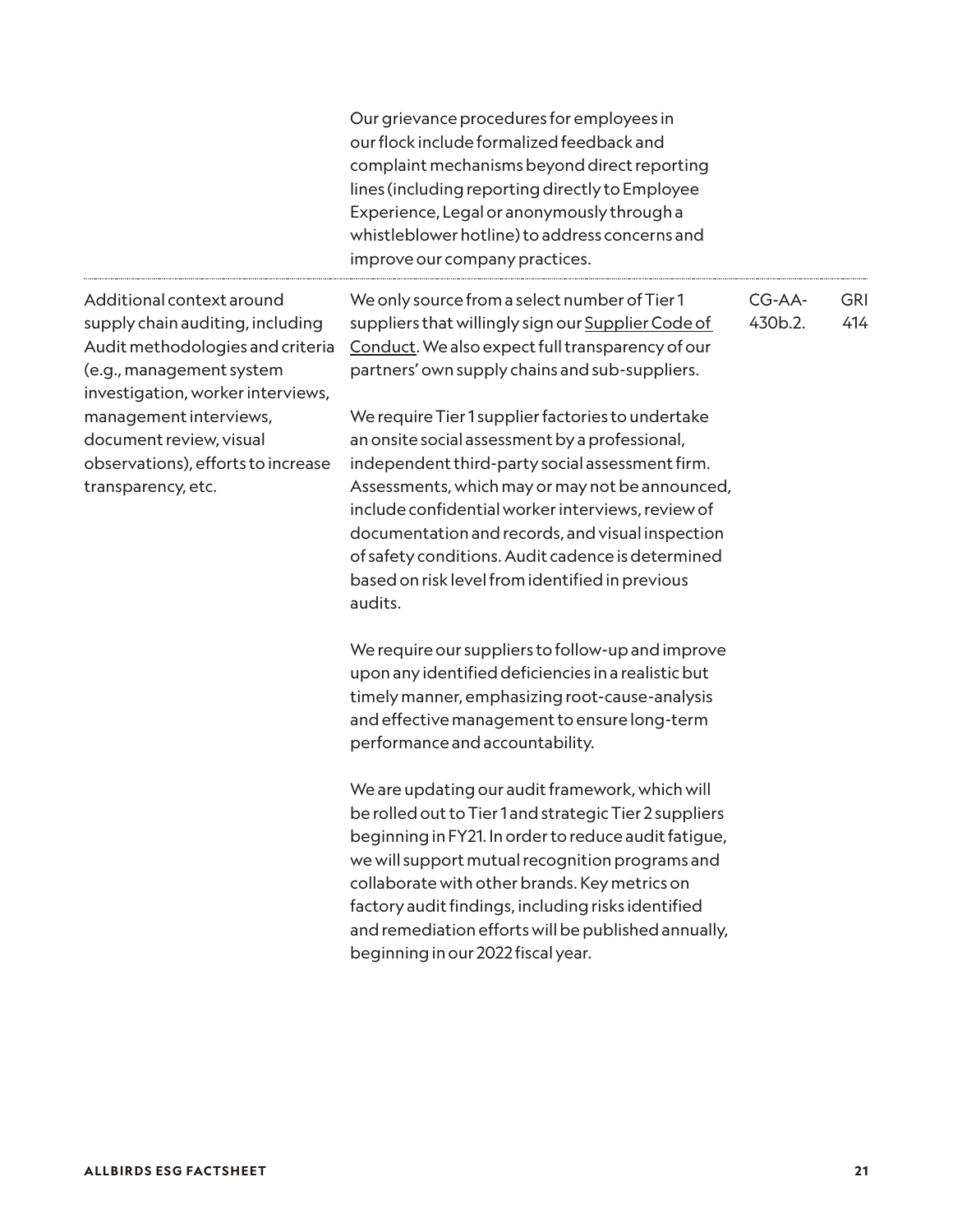| <b>Quantitative Metrics</b>                                                                                                                                                                                                    |                                                                                                                                                                                                                                                                                                                                                                                                                                                                                |                   |                         |
|--------------------------------------------------------------------------------------------------------------------------------------------------------------------------------------------------------------------------------|--------------------------------------------------------------------------------------------------------------------------------------------------------------------------------------------------------------------------------------------------------------------------------------------------------------------------------------------------------------------------------------------------------------------------------------------------------------------------------|-------------------|-------------------------|
| Percentage of (1) Tier 1 supplier<br>facilities and (2) supplier facilities<br>beyond Tier 1 that have been<br>audited to a labor code of<br>conduct, (3) percentage of total<br>audits conducted by a third-<br>party auditor | In FY20, 100% of Tier 1 supplier facilities, by facility<br>count, had social audits completed by a third-party<br>in the previous 12 months. 100% of these audits<br>were conducted by a third-party auditor. We are<br>not yet able to report on labor code of conduct<br>audits for suppliers beyond Tier 1, but plan to<br>expand our audit program to all strategic Tier 2<br>suppliers by the end of 2025.<br>Learn more in our 2020 Sustainability Report (page<br>35). | CG-AA-<br>430b.1  | <b>GRI</b><br>$414 - 1$ |
| Priority non-conformance rate<br>and associated corrective action<br>rate for suppliers' labor code of<br>conduct audits                                                                                                       | We are not yet able to report on this disclosure but<br>are currently working to build our data tracking<br>capabilities in this area to enable future reporting.                                                                                                                                                                                                                                                                                                              | CG-AA-<br>430b.2. | <b>GRI</b><br>$414 - 2$ |
| Corrective action rate for<br>priority non-conformances with<br>external labor code of conduct<br>audit standards or internally<br>developed supplier code(s) of<br>conduct                                                    |                                                                                                                                                                                                                                                                                                                                                                                                                                                                                | CG-AA-<br>430b.2. | <b>GRI</b><br>$414 - 2$ |

| Supply Chain Labor, Environment, Health & Safety Risks                                                                                                             |                                                                                                                                                                                             |                   |
|--------------------------------------------------------------------------------------------------------------------------------------------------------------------|---------------------------------------------------------------------------------------------------------------------------------------------------------------------------------------------|-------------------|
| Management Approach                                                                                                                                                |                                                                                                                                                                                             |                   |
| The three labor conditions issues<br>and the three environmental<br>health and safety issues that pose<br>the greatest potential risk in<br>Allbirds' supply chain | Based on the materiality assessment we conducted<br>in late FY20, the following topics were deemed to<br>be ESG priorities to manage across the business,<br>including in our supply chain. | CG-AA-<br>430b.3. |
|                                                                                                                                                                    | Labor Conditions Issues:<br>• Human rights<br>• Diversity & social inclusion                                                                                                                |                   |

• Economic inclusion & wage systems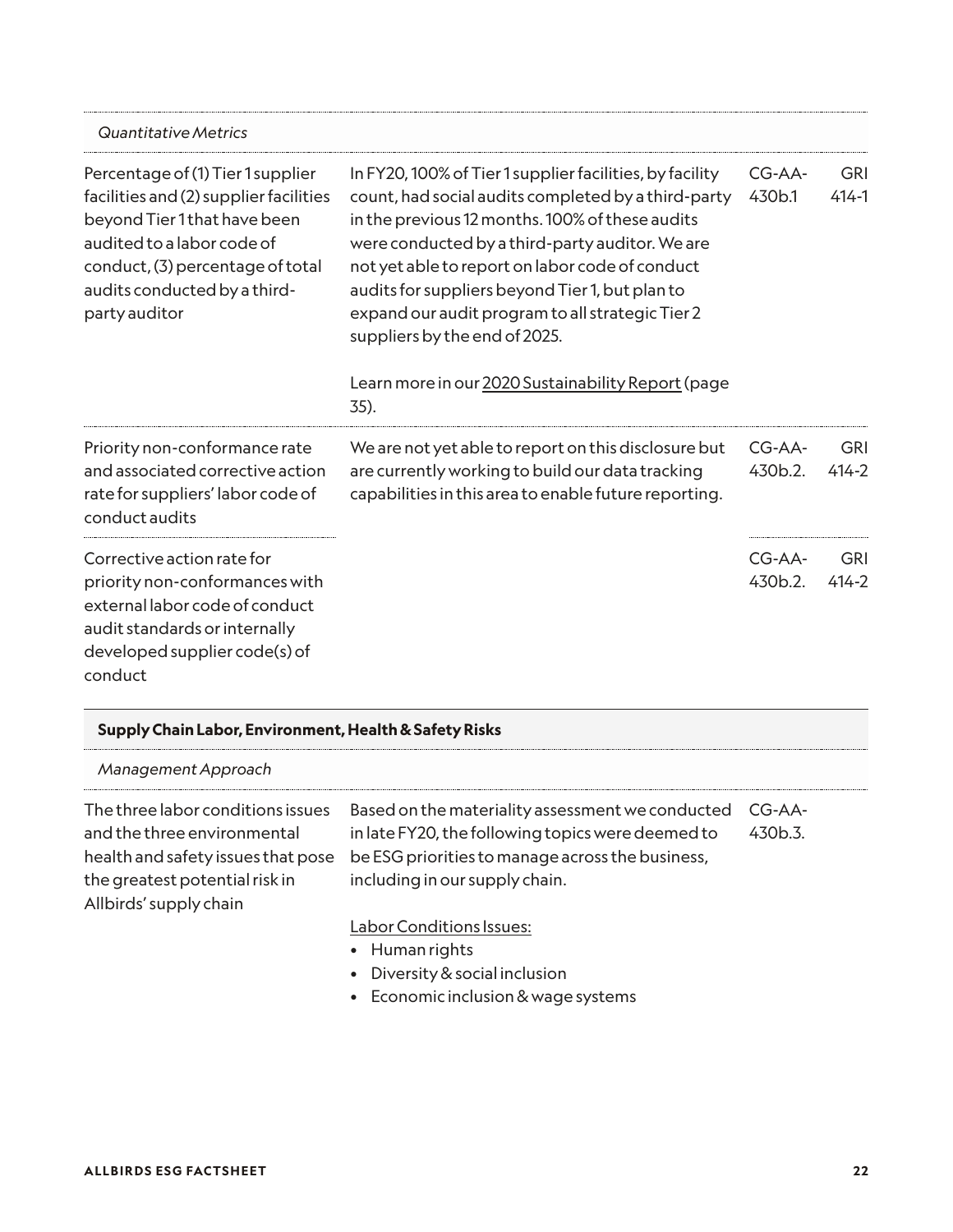#### Environmental Health and Safety Issues:

- GHG emissions and energy management
- Materials sourcing (includes health and safety aspects as well as environmental factors)
- Materials waste

For more on our approach to managing these priority topics, see our [2020 Sustainability Report](https://cdn.allbirds.com/image/upload/v1625161698/marketing-pages/Allbirds_Sustainability_Report_2020.pdf) (pages 13-31).

#### **Health and Safety**

#### *Management Approach*

Health and safety policy and management system, and coverage of programs, employee training, data compilation, emergency response, and audits

Allbirds has policies and procedures in place to address the health, safety and wellness of our employees, including applicable occupational health and safety principles. The company has a Retail Health & Safety Task Force comprised of cross functional leaders that meets weekly to discuss and share workplace health and safety matters and developments. Moreover, we conduct quarterly operational audits within retail stores to ensure that working areas are safe.

Our [Supplier Code of Conduct](https://cdn.shopify.com/s/files/1/1104/4168/files/Allbirds_Supplier_Code_of_Conduct.pdf?v=1606366635) outlines Allbirds' occupational health and safety requirements for suppliers within our supply chain. Specifically, we require our suppliers to provide their employees with a safe and healthy working environment to prevent accidents and injury to health arising out of, linked with, or occurring in the course of work or because of the operation of the supplier. Suppliers are expected to regularly assess the workplace for hazards and implement appropriate safety systems, controls, and training.

Learn more about our employee health and wellness initiatives in our [2020 Sustainability](https://cdn.allbirds.com/image/upload/v1625161698/marketing-pages/Allbirds_Sustainability_Report_2020.pdf)  [Report](https://cdn.allbirds.com/image/upload/v1625161698/marketing-pages/Allbirds_Sustainability_Report_2020.pdf) (page 34) and supplier health and safety requirements and assessment (page 35).

403-6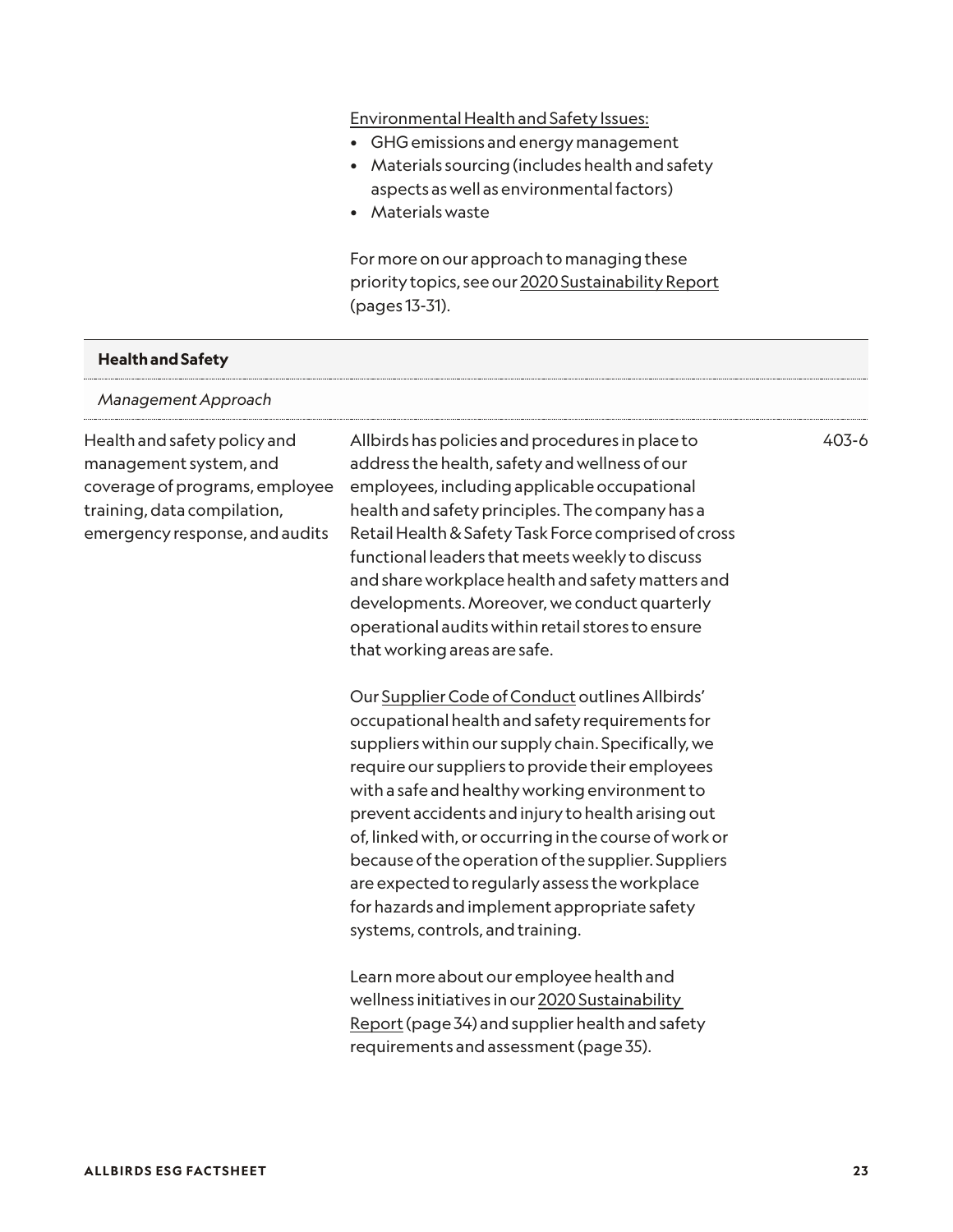| <b>Employee Recruitment, Retention, Inclusion and Performance</b>                                                                       |                                                                                                                                                                                                                                                                                                                                                                    |                   |                |
|-----------------------------------------------------------------------------------------------------------------------------------------|--------------------------------------------------------------------------------------------------------------------------------------------------------------------------------------------------------------------------------------------------------------------------------------------------------------------------------------------------------------------|-------------------|----------------|
| Inclusion                                                                                                                               |                                                                                                                                                                                                                                                                                                                                                                    |                   |                |
| Management Approach                                                                                                                     |                                                                                                                                                                                                                                                                                                                                                                    |                   |                |
| Policies and practices to foster an<br>inclusive and diverse culture                                                                    | Our commitment to building and cultivating<br>a culture that incorporates diversity, equity,<br>inclusion, and belonging (DEIB) has never been<br>stronger. We intentionally seek diversity in race,<br>gender, background, cultures, socioeconomic<br>status, age, and sexual orientation. We track<br>and measure our diversity and representation<br>quarterly. | CG-EC-<br>330a.3. | 405            |
|                                                                                                                                         | We conduct and have committed to conducting<br>annual reviews of pay equity. Our FY20 pay equity<br>review, which considered job level, performance,<br>and experience across gender globally and<br>ethnicity in the U.S., did not find statistically<br>significant pay differences across gender or<br>ethnicity.                                               |                   |                |
|                                                                                                                                         | Learn more about our programs designed to<br>increase DEIB in in our 2020 Sustainability Report<br>(pages 33-34).                                                                                                                                                                                                                                                  |                   |                |
| Quantitative Metrics                                                                                                                    |                                                                                                                                                                                                                                                                                                                                                                    |                   |                |
| Gender representation for all<br>employees and racial/ethnic<br>group representation for its<br>U.S. employees by employee<br>category. | Ethnic group representation by employee<br>category (US only):<br>Management<br>• 60% White<br>2% Black or African American<br>• 5% Hispanic or Latino<br>• 27% Asian<br>• 7% Two or more races                                                                                                                                                                    | CG-EC-<br>330a.3. | 405-1<br>405-2 |
|                                                                                                                                         | <b>Technical Staff</b><br>• 62% White<br>• 3% Black or African American<br>• 6% Hispanic or Latino<br>• 24% Asian<br>6% Two or more races                                                                                                                                                                                                                          |                   |                |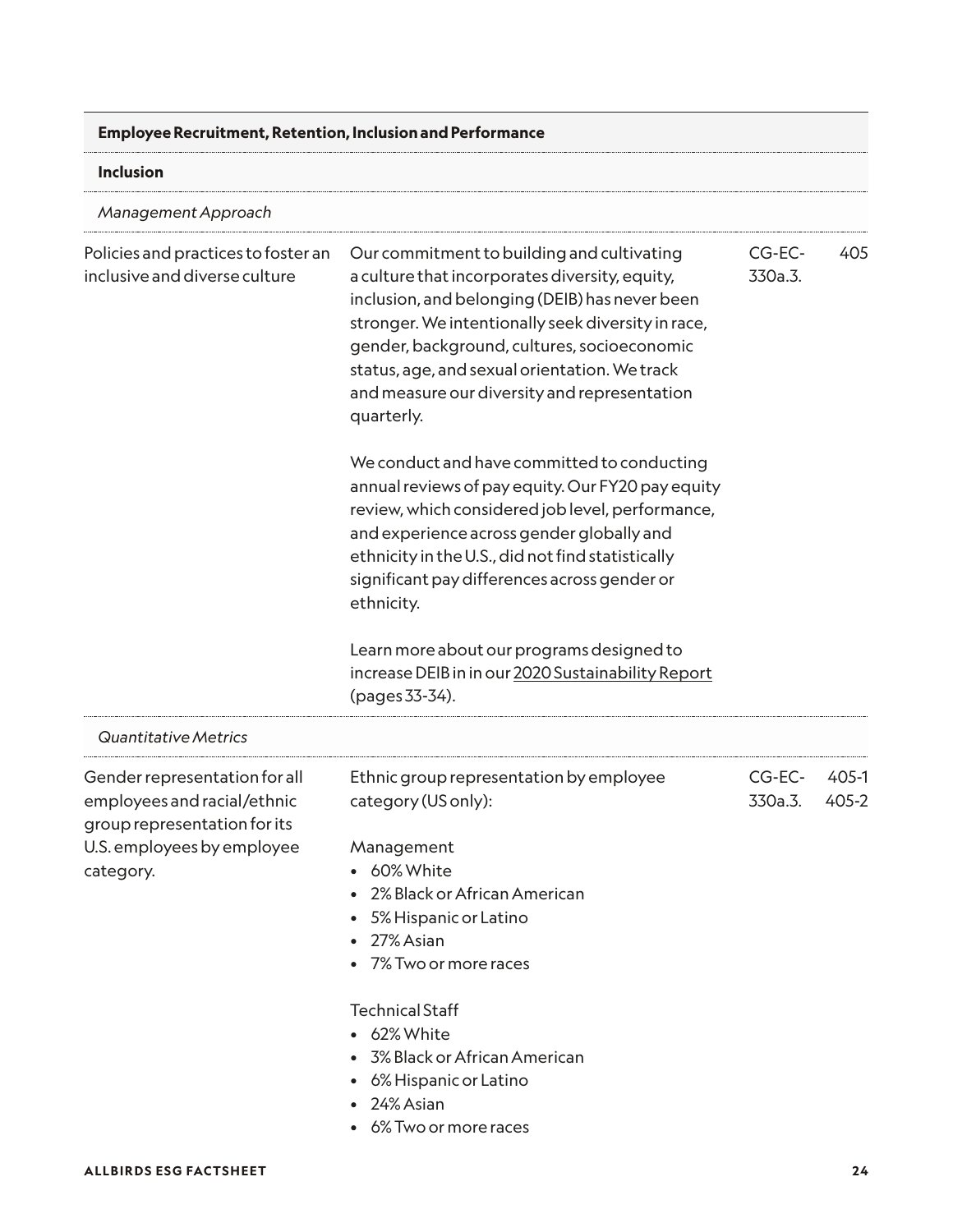All Other Flock Employees

- 40% White
- 6% Black or African American
- 13% Hispanic or Latino
- 31% Asian
- % Native Hawaiian or Other Pacific Islander
- 7% Two or more races

Gender representation by employee category:

#### Management

- Female: 55%
- Male: 45%

#### Technical Staff

- Female: 12%
- Male: 88%

#### All Other Flock Employees

- Female: 60%
- Male: 40%

All data as of December 31, 2020. Employee categorizations based on SASB and EEO-1 guidance.

#### **Employee Engagement**

#### *Management Approach*

Source of the survey, methodology used to calculate the percentage, and a summary of questions or statements included in the survey or study (e.g., those related to goal setting, support to achieve goals, training and development, work processes, and commitment to the organization)

We have measured employee engagement annually since our 2017 fiscal year, using feedback themes captured by company-wide surveys to inform our People Team and Management strategies.

In FY20, instead of an annual survey, we ran three global pulse surveys. We looked at employee sentiment on how we were handling the coronavirus pandemic and the return to office process, and we asked for employee feedback on diversity, equity, inclusion, and belonging.

CG-EC-

330a.1.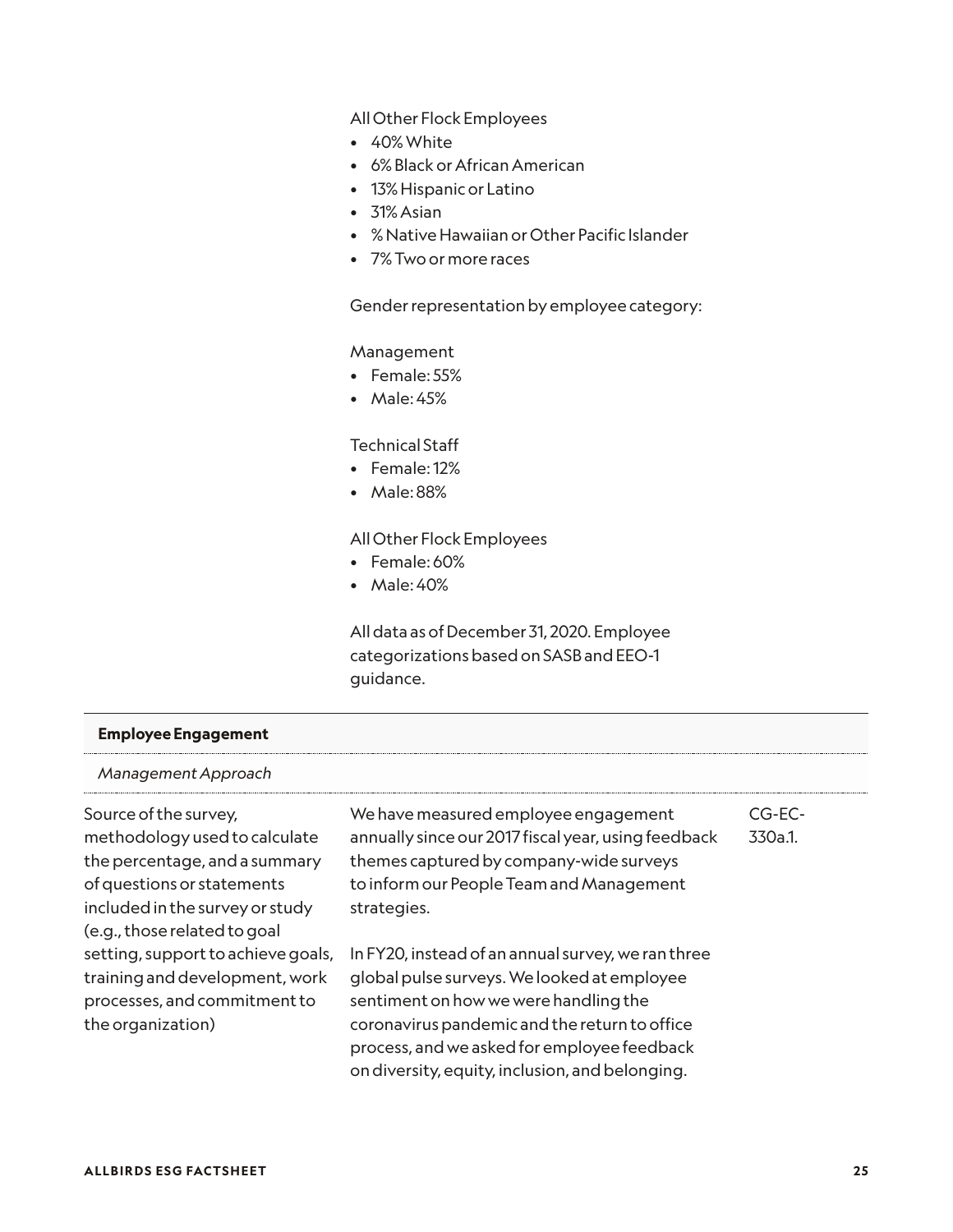|                                                                                                | The responses were favorable, confirming that<br>employees appreciated how we were handling the<br>ongoing situation.                                                                                                                                                                                                                                                                                                                                                                                                    |                   |       |
|------------------------------------------------------------------------------------------------|--------------------------------------------------------------------------------------------------------------------------------------------------------------------------------------------------------------------------------------------------------------------------------------------------------------------------------------------------------------------------------------------------------------------------------------------------------------------------------------------------------------------------|-------------------|-------|
|                                                                                                | In FY21, we ran our annual engagement survey<br>using an employee engagement and performance<br>management software. The survey covered<br>key indicators of employee engagement such<br>as performance drive, career growth, culture of<br>feedback, work environment/culture health,<br>performance management, leadership, and direct<br>managers. All 30 survey questions were translated<br>into local languages to accurately capture the<br>sentiments of our global team. The overall<br>response was favorable. |                   |       |
| Quantitative Metrics                                                                           |                                                                                                                                                                                                                                                                                                                                                                                                                                                                                                                          |                   |       |
| Employee engagement as a<br>percentage                                                         | The FY20 employee engagement survey was<br>replaced with three pulse surveys and overall<br>employee engagement as a percentage was not<br>calculated.                                                                                                                                                                                                                                                                                                                                                                   | CG-EC-<br>330a.1. |       |
| <b>Turnover</b>                                                                                |                                                                                                                                                                                                                                                                                                                                                                                                                                                                                                                          |                   |       |
| Quantitative Metrics                                                                           |                                                                                                                                                                                                                                                                                                                                                                                                                                                                                                                          |                   |       |
| Turnover as a percentage,<br>including voluntary and<br>involuntary departures                 | Our overall turnover rate in FY20 was 46%.<br>Approximately 2/3 of turnover in FY20 was<br>voluntary, and 1/3 was involuntary.                                                                                                                                                                                                                                                                                                                                                                                           | CG-EC-<br>330a.2. | 401-1 |
| <b>Work life balance</b>                                                                       |                                                                                                                                                                                                                                                                                                                                                                                                                                                                                                                          |                   |       |
| Management Approach                                                                            |                                                                                                                                                                                                                                                                                                                                                                                                                                                                                                                          |                   |       |
| Options of workplace flexibility<br>and working time reduction to<br>support work life balance | Our Flexible Time Off (FTO) Policy provides U.S.<br>corporate, full-time employees in our flock with<br>the ability to take as much time off as they need to<br>reach their performance targets and achieve their<br>goals for work-life balance. Outside of the U.S.,<br>time off policies vary by country and depend on a<br>variety of factors, including market practice and<br>statutory benefits. Globally, we have standards<br>around or above market time off.                                                  |                   |       |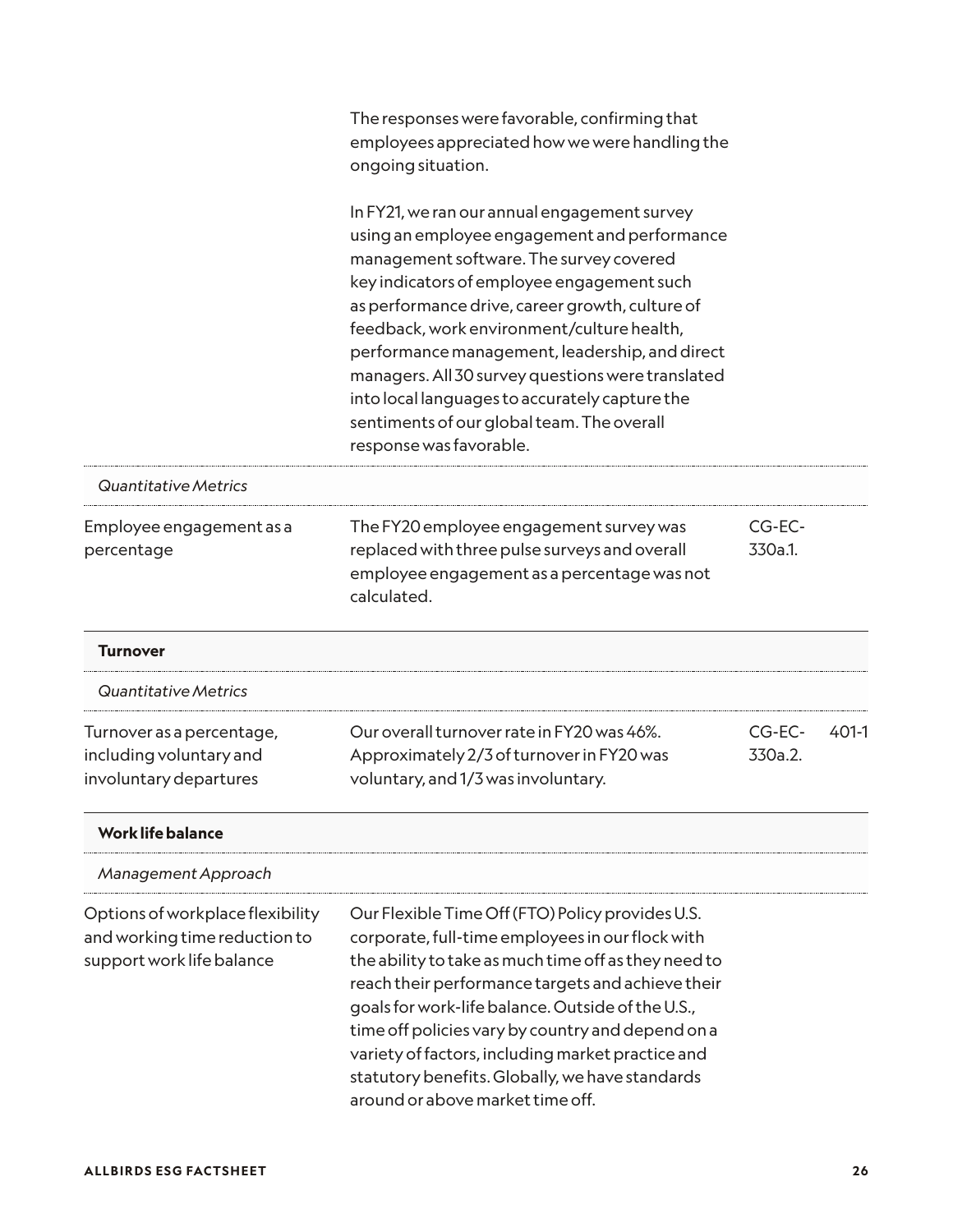#### **Pay and Benefits**

#### *Management Approach*

| Discussion of salaries above<br>minimum wage or a living wage<br>that allows workers and their<br>families to maintain a safe, decent<br>standard of living (minimum<br>resources for physical well-<br>being plus healthcare, utilities,<br>transportation, education and<br>small savings) and extent the<br>company provides relevant<br>healthcare benefits (e.g., financial<br>contributions or company-paid<br>medical facilities/services) | In the U.S., our benefits include health and<br>wellness, paid time off, competitive pay, career<br>growth opportunities, paid volunteer time,<br>product discounts, and a culture of recognition.<br>Specific health and safety benefits for U.S.<br>employees include employer-sponsored health<br>insurance, dental insurance, vision care insurance,<br>flexible spending accounts, and commuter<br>benefits. We also offer wellness and technology<br>reimbursements. Outside of the U.S., benefits vary<br>by country and depend on a variety of factors,<br>including market practice and statutory benefits.<br>Globally, we offer compensation that is | 401-2 |
|---------------------------------------------------------------------------------------------------------------------------------------------------------------------------------------------------------------------------------------------------------------------------------------------------------------------------------------------------------------------------------------------------------------------------------------------------|-----------------------------------------------------------------------------------------------------------------------------------------------------------------------------------------------------------------------------------------------------------------------------------------------------------------------------------------------------------------------------------------------------------------------------------------------------------------------------------------------------------------------------------------------------------------------------------------------------------------------------------------------------------------|-------|
|                                                                                                                                                                                                                                                                                                                                                                                                                                                   | competitive and linked to the skills, knowledge,<br>and experience required in each position. We have<br>also banned the practice of inquiring about salary<br>history in the interview process, in line with local<br>laws.<br>We are committed to establishing and                                                                                                                                                                                                                                                                                                                                                                                            |       |
|                                                                                                                                                                                                                                                                                                                                                                                                                                                   | implementing a living wage requirement for all<br>direct employees globally within 24 months of our<br>IPO in November 2021, using a credible third-party<br>framework.                                                                                                                                                                                                                                                                                                                                                                                                                                                                                         |       |
| Extent the company provides<br>relevant retirement benefits                                                                                                                                                                                                                                                                                                                                                                                       | All permanent employees (including full-time and<br>part-time) in the U.S. are eligible to participate<br>in our 401(k) plan. We provide for employee pre-<br>tax deferral contributions and after-tax Roth<br>contributions and also provide a match on 100% of<br>the first three percent of employee contributions<br>and 50% on the next two percent, to a max match of<br>4%. We also provide life insurance to all regular full-<br>time employees in the U.S.                                                                                                                                                                                            | 401-2 |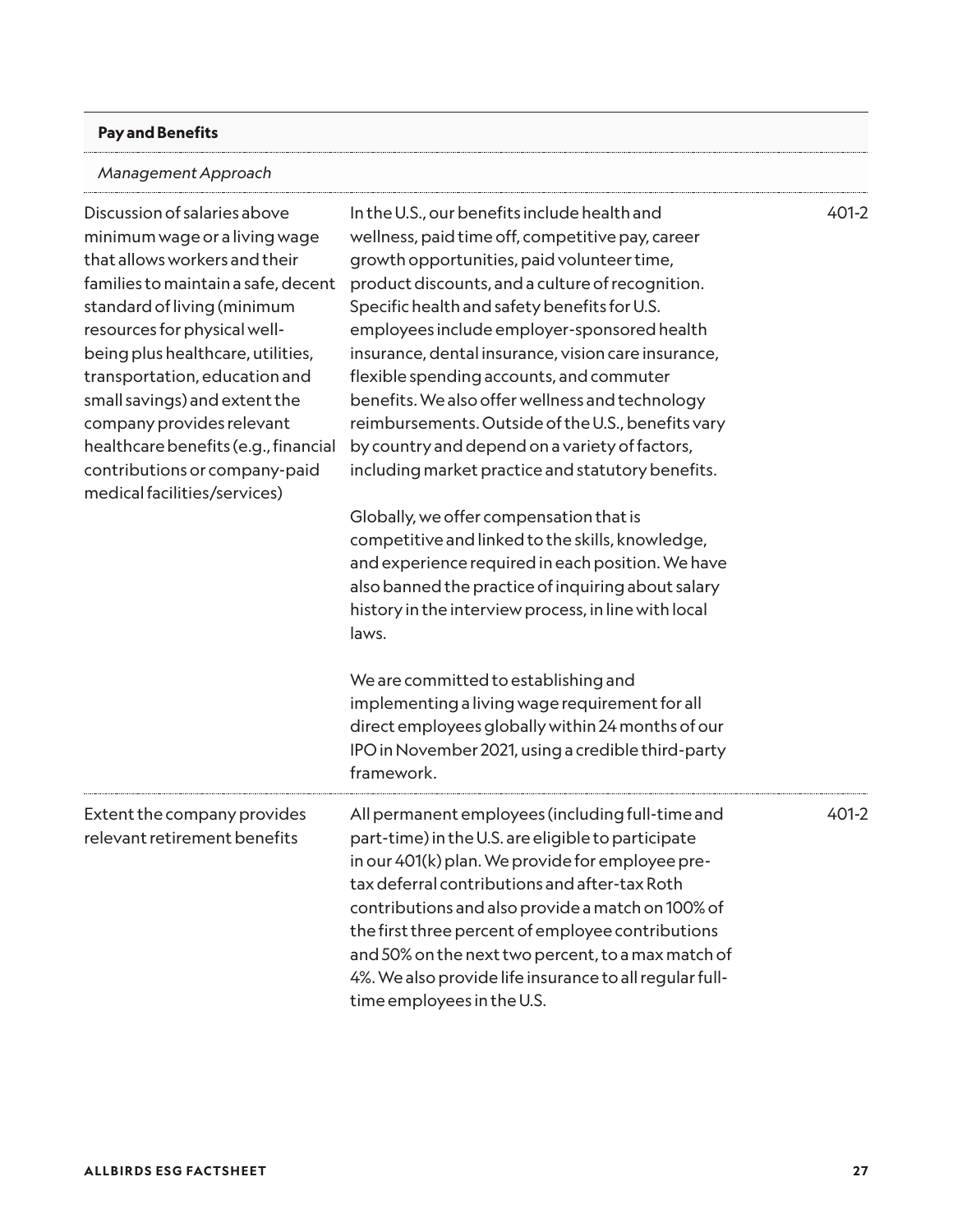| <b>Training &amp; Development</b>                                                                   |                                                                                                                                                                                                                                                                                                                                                   |           |
|-----------------------------------------------------------------------------------------------------|---------------------------------------------------------------------------------------------------------------------------------------------------------------------------------------------------------------------------------------------------------------------------------------------------------------------------------------------------|-----------|
| Management Approach                                                                                 |                                                                                                                                                                                                                                                                                                                                                   |           |
| Description of training programs<br>to develop staff and enable<br>personal and professional growth | We have the following training and career<br>development initiatives in place:<br>Formal onboarding process for new flock<br>members<br>Ongoing training on core job responsibilities<br>Internal promotion of eligible employees<br>Employees in the flock are able to make lateral<br>moves or change career direction or pace when<br>possible | 404       |
| Quantitative Metrics                                                                                |                                                                                                                                                                                                                                                                                                                                                   |           |
| Disclosure of average training<br>time/expenses per employee by<br>employee category                | In FY20, the average training time was 17.5 hours<br>for individual contributors, 31.5 hours for line<br>managers, and 47.5 hours for directors and above.                                                                                                                                                                                        | $404 - 1$ |
| <b>Technical Employees who are Visa Holders</b>                                                     |                                                                                                                                                                                                                                                                                                                                                   |           |
| Quantitative Metrics                                                                                |                                                                                                                                                                                                                                                                                                                                                   |           |

| Percentage of technical           | We believe this is immaterial to our business as it | $CG-FC-$ |
|-----------------------------------|-----------------------------------------------------|----------|
| employees that held valid         | reflects less than 5% of our total workforce.       | .330a.4. |
| H-1B visas as of the close of the |                                                     |          |
| reporting period.                 |                                                     |          |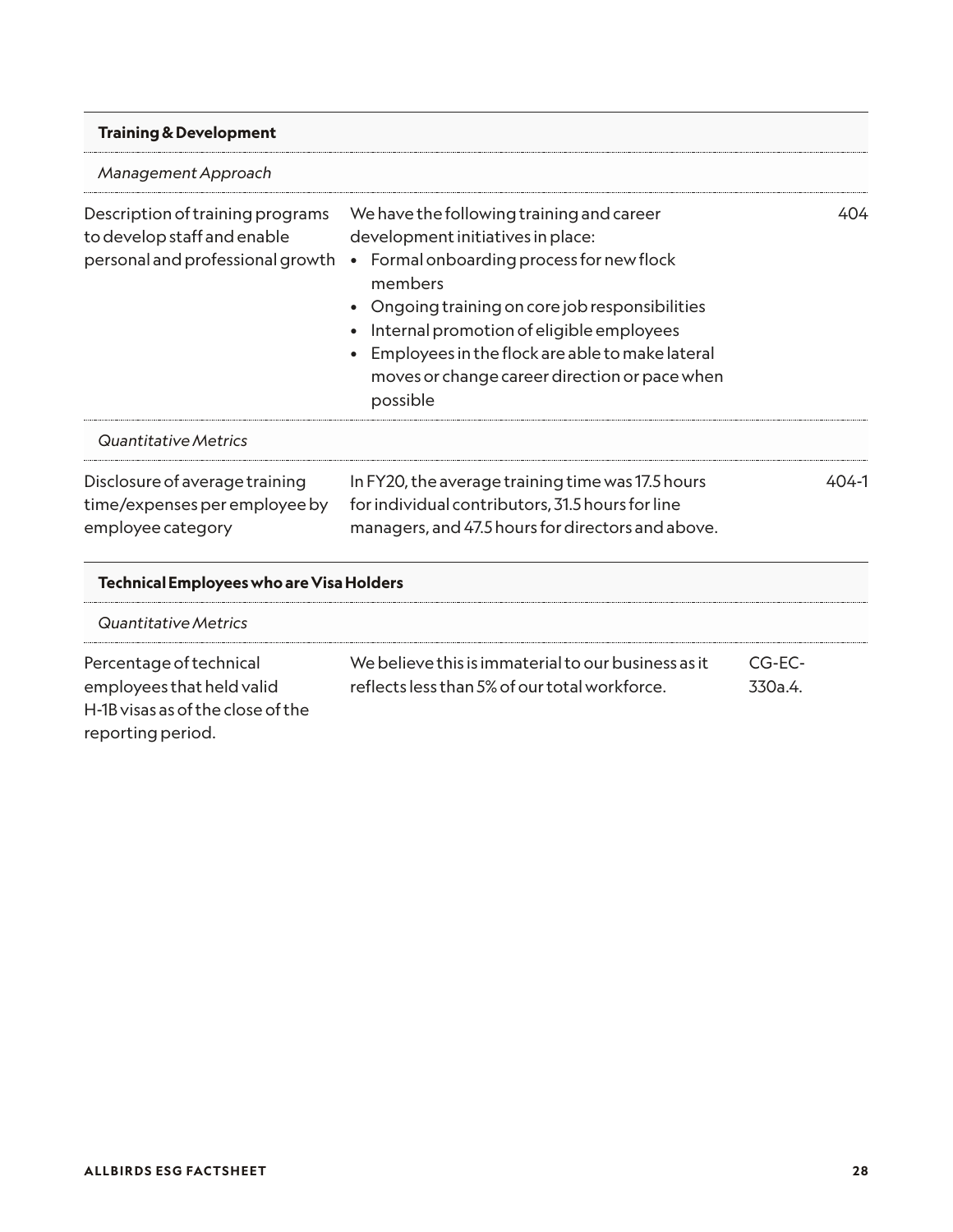#### **GOVERNANCE**

| <b>Description of Disclosure</b> | <b>Response</b>                                         | <b>Alignment</b><br>with Standards |            |
|----------------------------------|---------------------------------------------------------|------------------------------------|------------|
|                                  |                                                         | <b>SASB</b>                        | <b>GRI</b> |
| <b>Good Governance Practices</b> |                                                         |                                    |            |
| Management Approach              |                                                         |                                    |            |
| Overview of our corporate        | <b>Public Benefit Corporation (PBC) Status</b>          |                                    | 102-18     |
| governance policies and          | Because we are a PBC under Delaware law, our Board      |                                    | 102-20     |
| procedures, including how we     | of Directors must manage our business and affairs       |                                    | 102-21     |
| assess and manage ESG risks      | in a manner that balances the pecuniary interest        |                                    | 102-26     |
| and opportunities, engage with   | of our stockholders, the best interest of those         |                                    | 102-29     |
| external stakeholders on ESG     | materially affected by our conduct, and the specific    |                                    | 102-31     |
| topics, and link remuneration    | public benefit of environmental conservation that       |                                    | 102-32     |
| with ESG performance.            | is identified in our certificate of incorporation. As a |                                    | 102-35     |
|                                  | result, in operating our business we are required to    |                                    |            |
|                                  | consider environmental conservation and the well-       |                                    |            |
|                                  | being of our flock and other stakeholders affected      |                                    |            |
|                                  |                                                         |                                    |            |

by our conduct alongside the financial interests of our stockholders. We are also obligated to report to our stockholders every two years on our progress as a PBC. In FY21, we published our 2020 Sustainability Report, which fulfils the requirements of the Public Benefit Report on our website, making it available to all stakeholders.

#### **Certified B Corp Status**

In addition to our PBC status, we have also achieved B Corp certification since 2016. Every three years, we must recertify through a process and set of expectations that have become more rigorous over time. According to B Lab, the median score of all businesses that have completed the B Impact Assessment is 50.9; our latest recertification score was 89.4, up from our initial (2016) score of 81.9. Learn more about our specific impact area scores on our webpage in the [B Corp Directory](https://bcorporation.net/directory/allbirds-inc).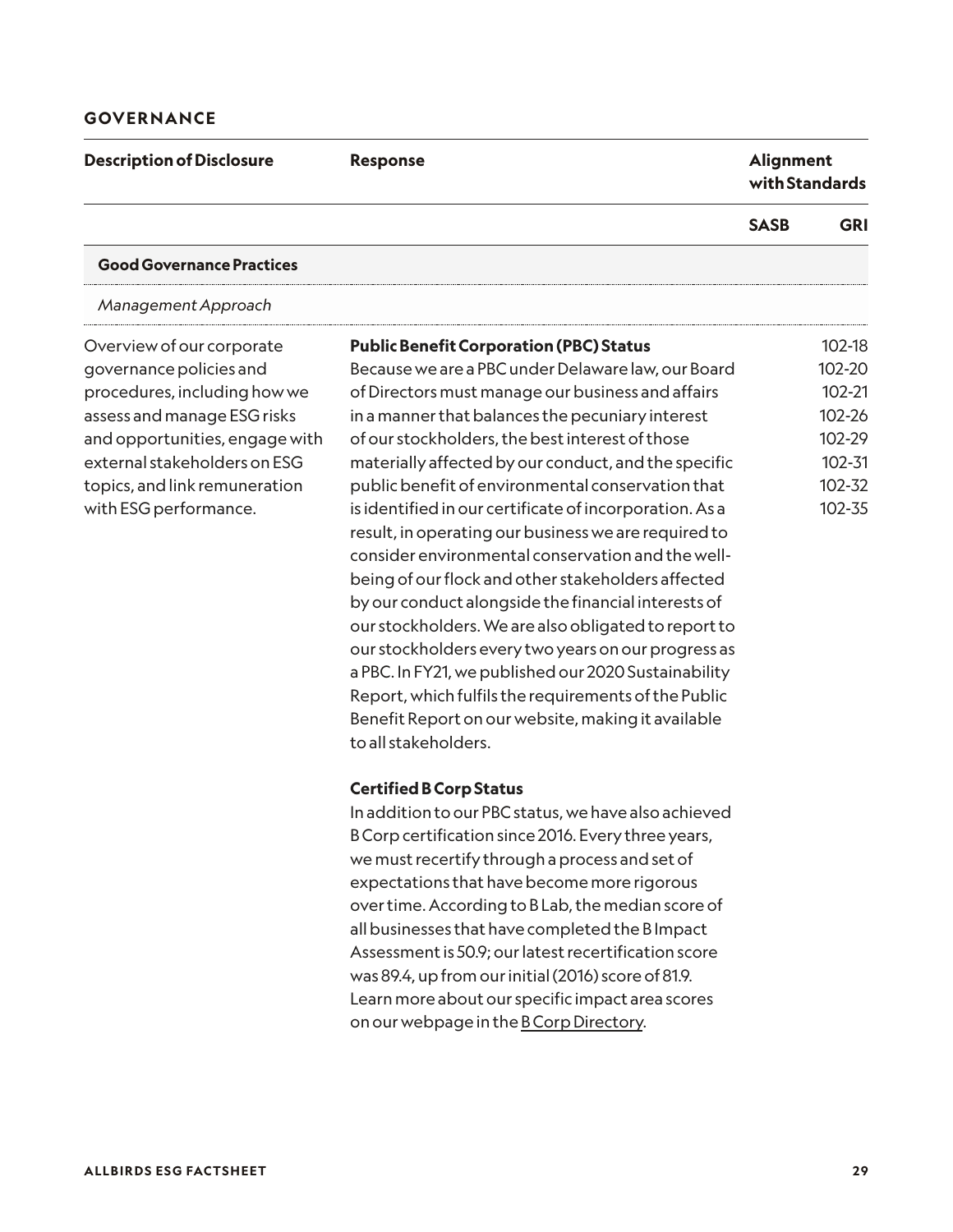#### **Executive Compensation**

Management and employees at or above the Director level are incentivized, in part, through our bonus program, where bonuses are linked to sustainability outcomes, including specific metrics related to carbon reduction targets.

#### **Oversight and our Board of Directors**

We regularly require that ESG issues are represented at the highest level of decision making (including through our Head of Sustainability). Management reports on ESG issues to our board of directors on a quarterly basis. The Sustainability, Nomination, and Corporate Governance Committee of our Board of Directors is responsible for overseeing ESG matters. We have a gender diverse board, with 38% of our directors identifying as women.

#### **Sustainability Advisory Committee**

In FY21, we developed an external Sustainability Advisory Committee to provide an additional review of our sustainability strategy, progress, and insights into potential business risks and opportunities.

| <b>Data Privacy</b> |                                                                                                                                                                                                                                                                                                                                                               |                   |     |
|---------------------|---------------------------------------------------------------------------------------------------------------------------------------------------------------------------------------------------------------------------------------------------------------------------------------------------------------------------------------------------------------|-------------------|-----|
| Management Approach |                                                                                                                                                                                                                                                                                                                                                               |                   |     |
| <b>User Privacy</b> | Our Privacy Policy is available on our website which<br>governs our treatment of customer data. It outlines<br>the types of personal information we collect, how<br>we use and share the information, your right to opt-<br>out of certain uses and disclosures of your personal<br>information, and the measures we take to protect<br>information security. | CG-EC-<br>220a.2. | 418 |
|                     | Multiple points of contact are provided through<br>which customers may initiate inquiries and raise<br>concerns to us regarding our collection, sharing,<br>and use of their personal data.                                                                                                                                                                   |                   |     |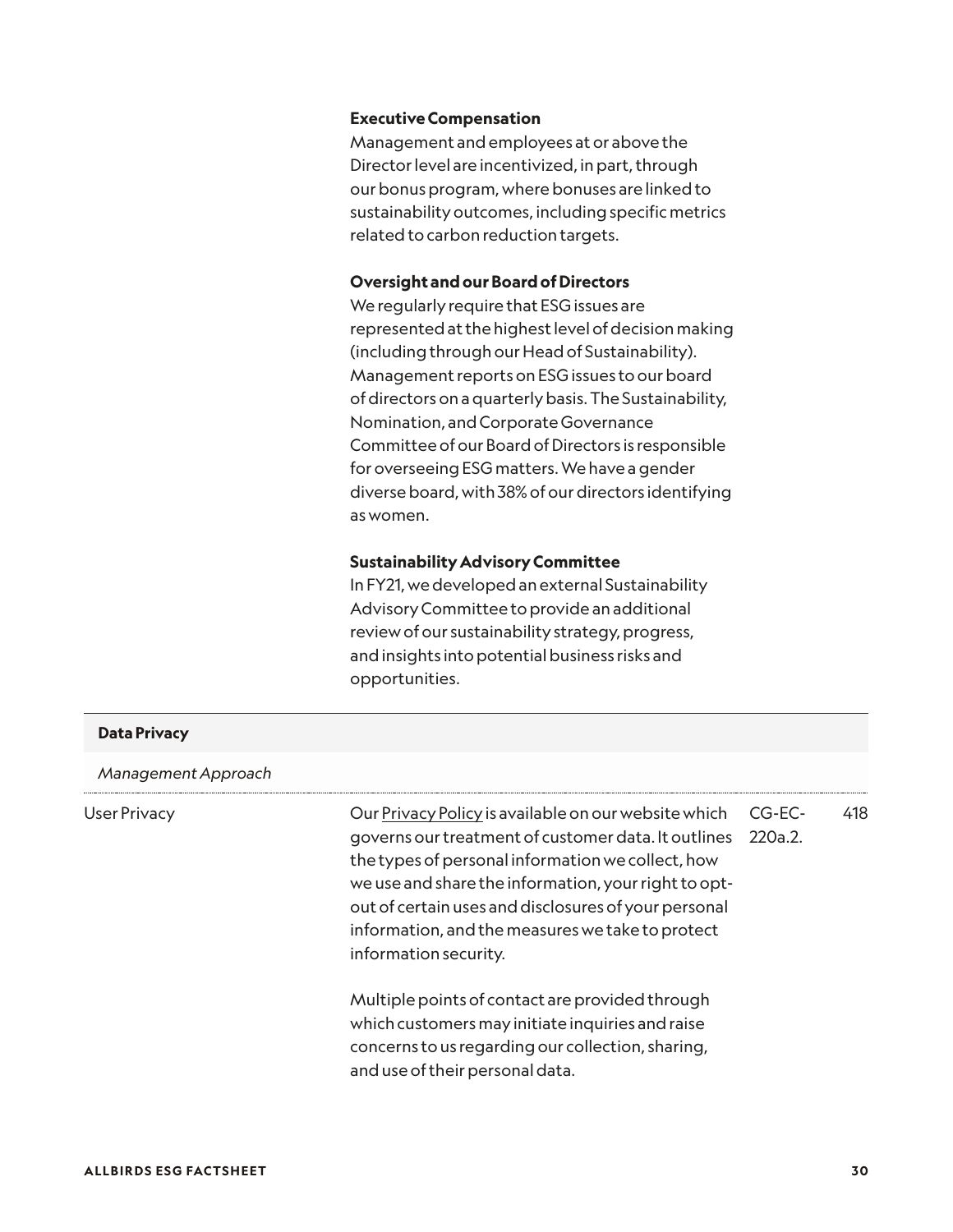Our privacy policies and practices are designed to align with the laws in the jurisdictions where we operate, including the European Union (e.g., General Data Protection Regulation (GDPR)) and the United States (e.g., California Consumer Privacy Act (CCPA)), among others. We continue to monitor emerging regulations in this area and enhance our capabilities for data governance and management as appropriate. Our VP of Legal is responsible for monitoring conformance with our data privacy policy and for reviewing and updating the policy as needed.

| <b>Data Security</b>                   |                                                                                                                                                                                                                                                                                                                                                                                                                                                                                                                                                                                                                                                                                                                                                                                                                                                                                                         |                   |           |
|----------------------------------------|---------------------------------------------------------------------------------------------------------------------------------------------------------------------------------------------------------------------------------------------------------------------------------------------------------------------------------------------------------------------------------------------------------------------------------------------------------------------------------------------------------------------------------------------------------------------------------------------------------------------------------------------------------------------------------------------------------------------------------------------------------------------------------------------------------------------------------------------------------------------------------------------------------|-------------------|-----------|
| Management Approach                    |                                                                                                                                                                                                                                                                                                                                                                                                                                                                                                                                                                                                                                                                                                                                                                                                                                                                                                         |                   |           |
| Data security risks & data<br>breaches | Data security is built into our company's technology<br>strategy since first launching our e-commerce site.<br>We focus on a 360-degree approach designed to<br>mitigate risks of data loss and protect ourselves<br>against damages to our reputation. As a cloud-only<br>company, we utilize a wide range of tools as part<br>of our cybersecurity program. Some examples<br>include:<br>Least Privilege Principle: We limit access to<br>company resources based on user roles and real<br>time access needs.<br>End User training: We require security training<br>$\bullet$<br>for all new employees as well as run frequent<br>phishing simulations and additional training for<br>those at high risk.<br>Internal Audits: We regularly review all security<br>programs, policies and audit for any controls<br>that need to be re-evaluated.<br>Our Chief Technology Officer and IT team provide | CG-EC-<br>230a.1. | $418 - 1$ |
|                                        | regular presentations to the Audit Committee. No<br>material breaches occurred in our 2019 fiscal year or<br>FY20.                                                                                                                                                                                                                                                                                                                                                                                                                                                                                                                                                                                                                                                                                                                                                                                      |                   |           |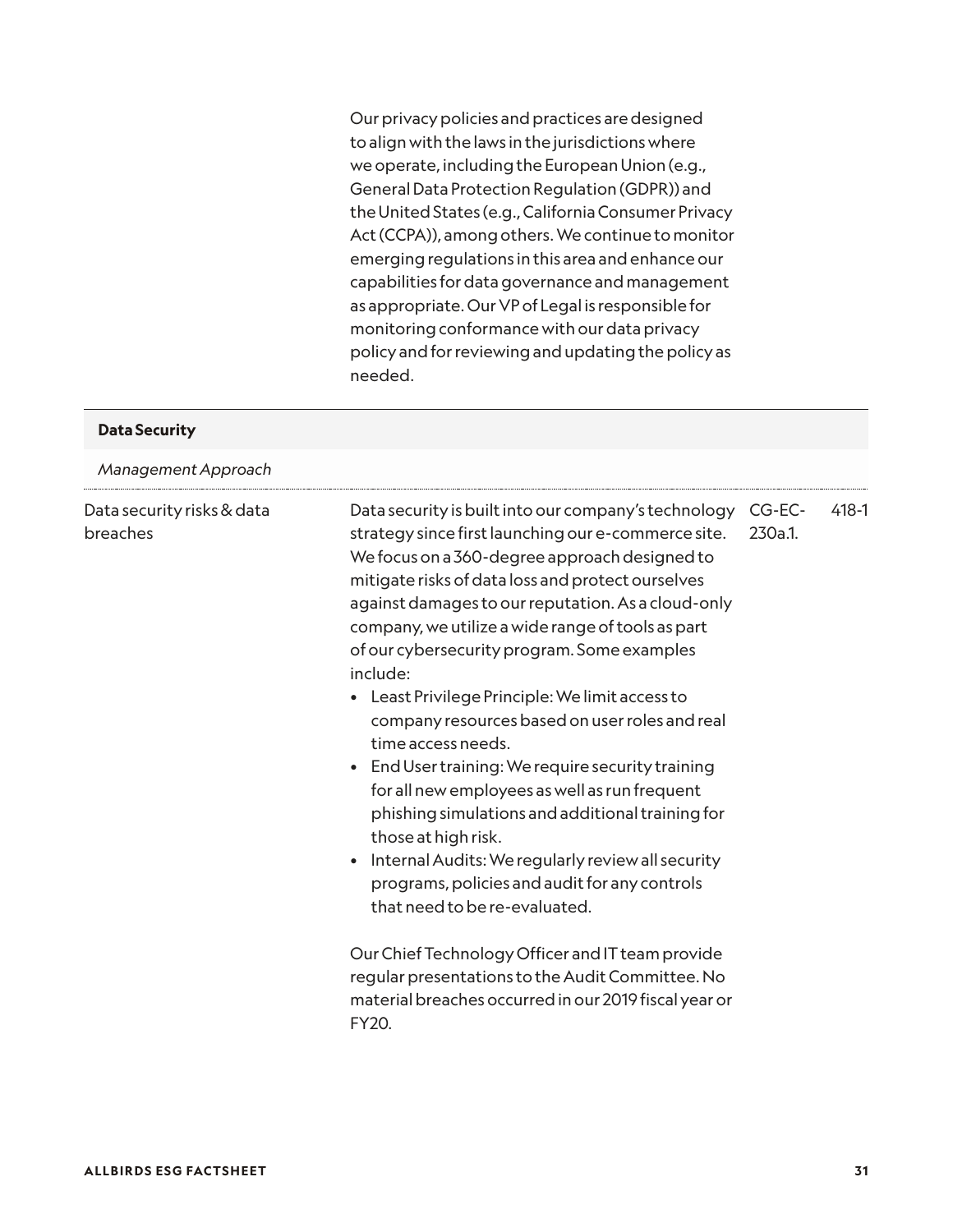#### **Customer Education**

#### *Management Approach*

Discussion of measures that have been implemented to increase customer awareness on sustainability impacts of products during their life cycle and to help customers reduce the environmental footprint of products

We understand the value customers place on authenticity and transparency, and since our inception, have run extensive campaigns to educate consumers about the sustainability impacts of footwear and apparel in general, and how we are working to address those impacts through our manufacturing processes and our products themselves. We share information on the social and environmental attributes of our products in our stores, in our social media channels, on our website, and in our Sustainability Report. Examples of Allbirds marketing campaigns with a sustainability focus include labeling all products [with their carbon footprint](https://www.allbirds.com/pages/footprint) and [freethefootprint.](http://www.freethefootprint.com/) [com](http://www.freethefootprint.com/).

In FY20, we began labelling all of our products with their carbon footprint. We did this for two reasons: to hold ourselves accountable to reducing our impact over time and to help our customers make informed purchasing decisions with climate impacts in mind. Providing a product's planetary cost front and center empowers people to make intentional choices.

According to a survey we conducted of 1,300 U.S. customers in FY20, 92% of our customers trust us to deliver reliable information, tools, and advice around sustainability.

Learn more about our customer awareness efforts in our [2020 Sustainability Report](https://cdn.allbirds.com/image/upload/v1625161698/marketing-pages/Allbirds_Sustainability_Report_2020.pdf) (page 17).

CG-EC-230a.2.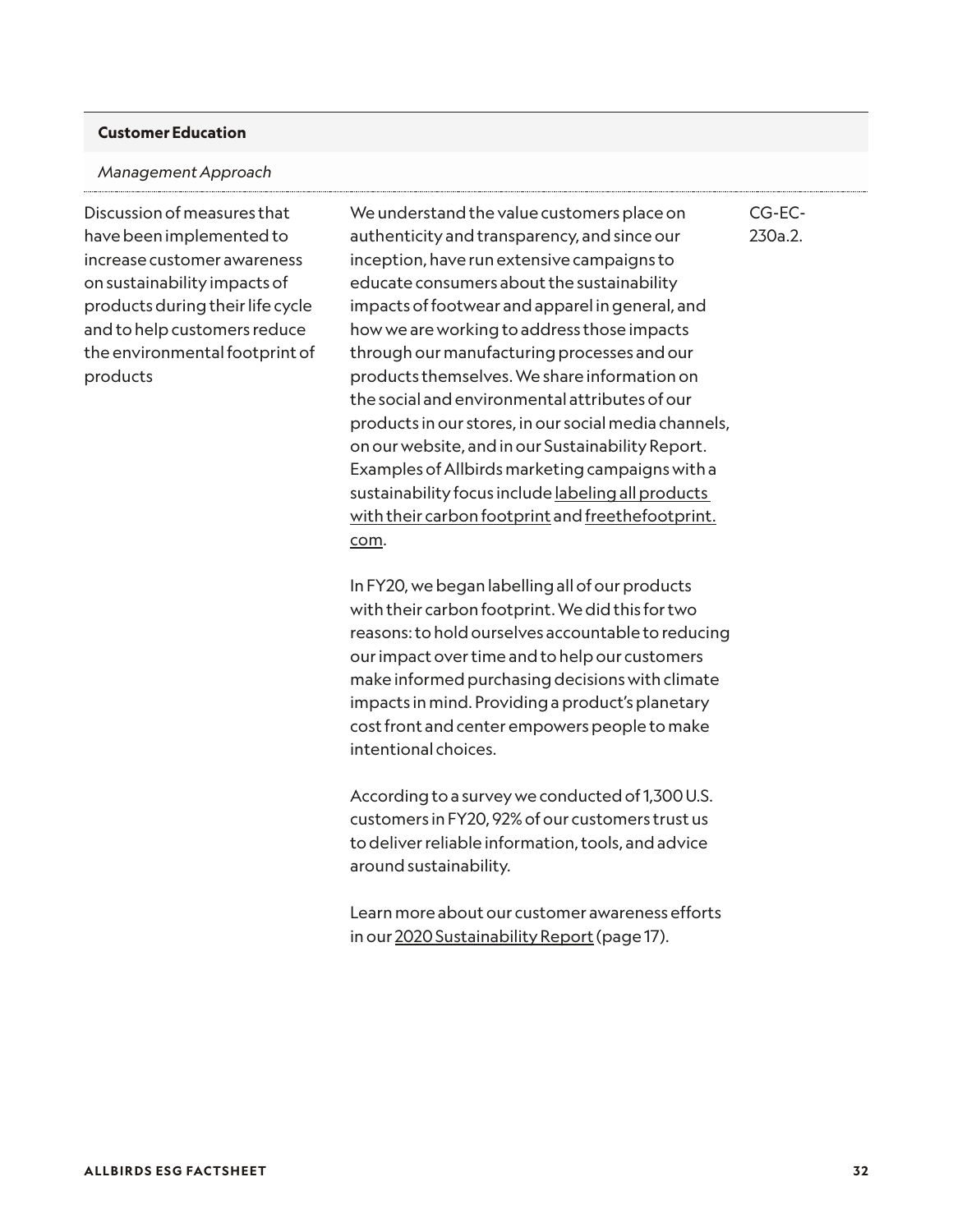| <b>SASB Activity Metrics</b>                                      |                                                                                                                      |                   |  |
|-------------------------------------------------------------------|----------------------------------------------------------------------------------------------------------------------|-------------------|--|
| Number of shipments                                               | Our global e-commerce shipments in FY20 were<br>approximately 2.9M. <sup>14</sup>                                    | $CG-FC-$<br>000.C |  |
| Entity-defined measure of user<br>activity                        | In FY20, we fulfilled approximately 2.2M orders<br>globally.                                                         | $CG-FC-$<br>000A  |  |
| Data processing capacity,<br>percentage outsourced                | 100% of our data processing is outsourced. <sup>15</sup>                                                             | $CG-FC-$<br>OOO B |  |
| Number of (1) Tier 1 suppliers and<br>(2) suppliers beyond Tier 1 | 1) We had 9 Tier 1 suppliers in FY20. <sup>16</sup><br>2) We had approximately 250 suppliers beyond<br>Tier1in FY20. | CG-FC-<br>MMA A   |  |

<sup>14</sup> We defined number of shipments as number of global E-commerce shipments to customers; excludes returns and shipments to retail stores.

 $^{\rm 15}$  Due to our engagement with cloud computing, data analytics, and ecommerce platforms.

 $^{16}$  "Tier 1" refers to the primary production facility to which an Allbirds purchase order is issued.